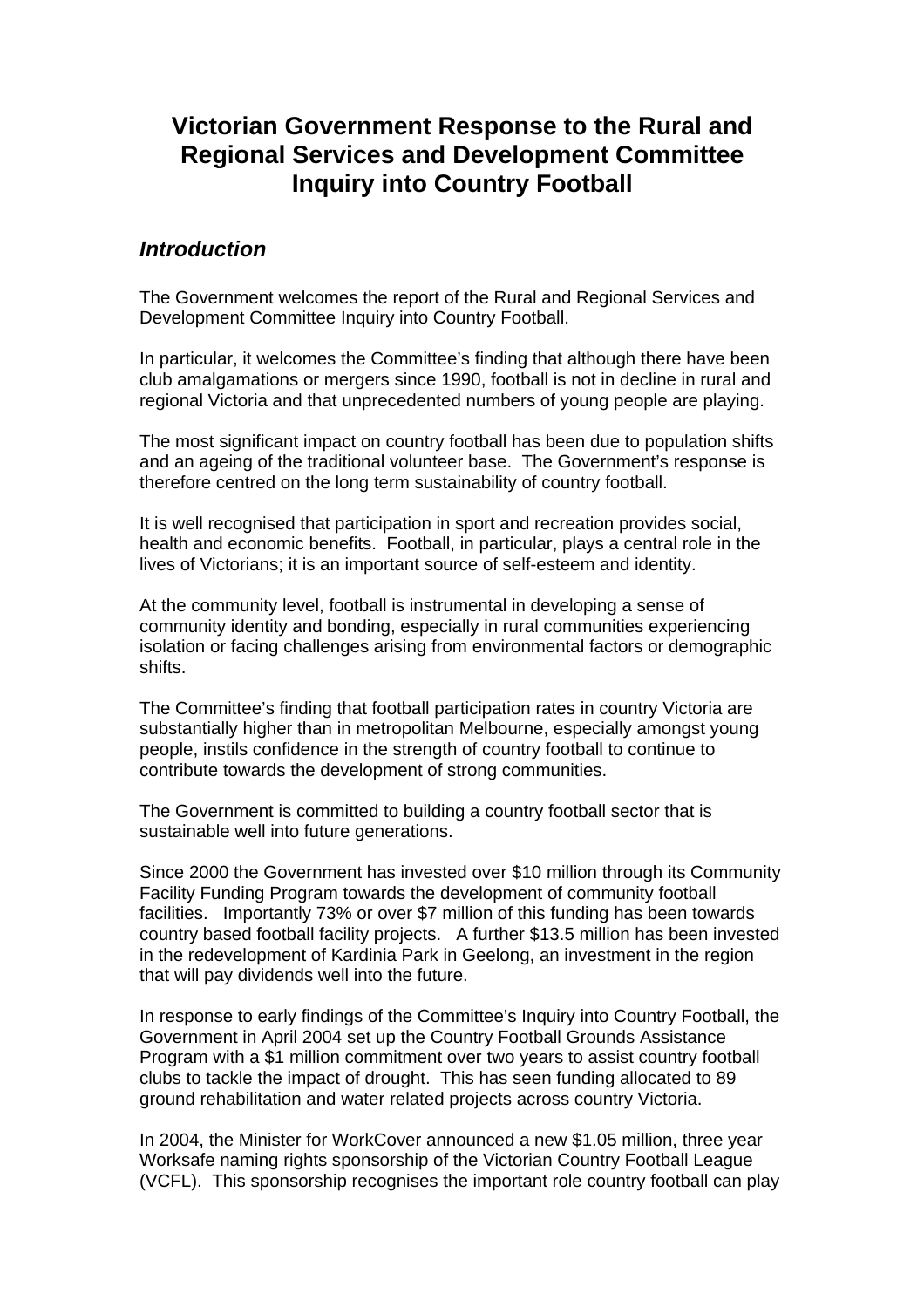in raising the profile of workplace safety in local communities throughout regional Victoria.

At the elite level, football draws large attendance numbers at AFL matches and generates discussion and interest across the community. The Government's contribution of \$77 million towards the \$430 million Melbourne Cricket Ground (MCG) redevelopment recognises Victorian's love of sport and will ensure that this world renowned stadium continues to provide state of the art facilities for sporting and other events, including football.

The Government congratulates the Committee for undertaking a thorough approach to assessing the role, strength and long term viability of country football and in identifying the factors in the decline in club numbers.

The Government also acknowledges the Committee's consideration of netball and cricket competitions where there was an existing relationship with football. In this regard, the Committee found that netball is vital to the ongoing viability of country football and that partnership between netball and football leagues and clubs result in benefits for both the clubs involved and the local communities.

The Committee made 34 key recommendations. Thirteen recommendations are addressed to organisations operating outside the jurisdiction of the Victorian Government (including 19a). Comments received from the Australian Football League (AFL) and the VCFL are included in the response (for completeness) or were considered when developing the Government's response.

Where considered appropriate, the Government will initiate discussions with relevant external organisations to progress the Parliamentary Committee's findings and/or recommendations.

The Government fully supports, supports in principle or supports the intent of 20 recommendations (including 19b). Two recommendations are not supported.

In summary, the Government is committed to ensuring the future success of country football. It proposes to use various mechanisms to achieve this, including engaging with, and helping the football sector to engage with, a range of stakeholders.

A key element of *A Fairer Victoria*, the Government's action plan addressing disadvantage, is a commitment to encourage corporate social responsibility, and develop new ways of working with local government, community groups and the business sector to tackle local community issues by drawing on each others' expertise.

The Government recognises the impact of demographic shifts and population decline on rural communities, and in particular on country football as identified by the Committee. Through *A Fairer Victoria*, new place-based approaches will support rural communities to overcome disadvantage caused by population decline, including greater investment in new and redeveloped services and infrastructure.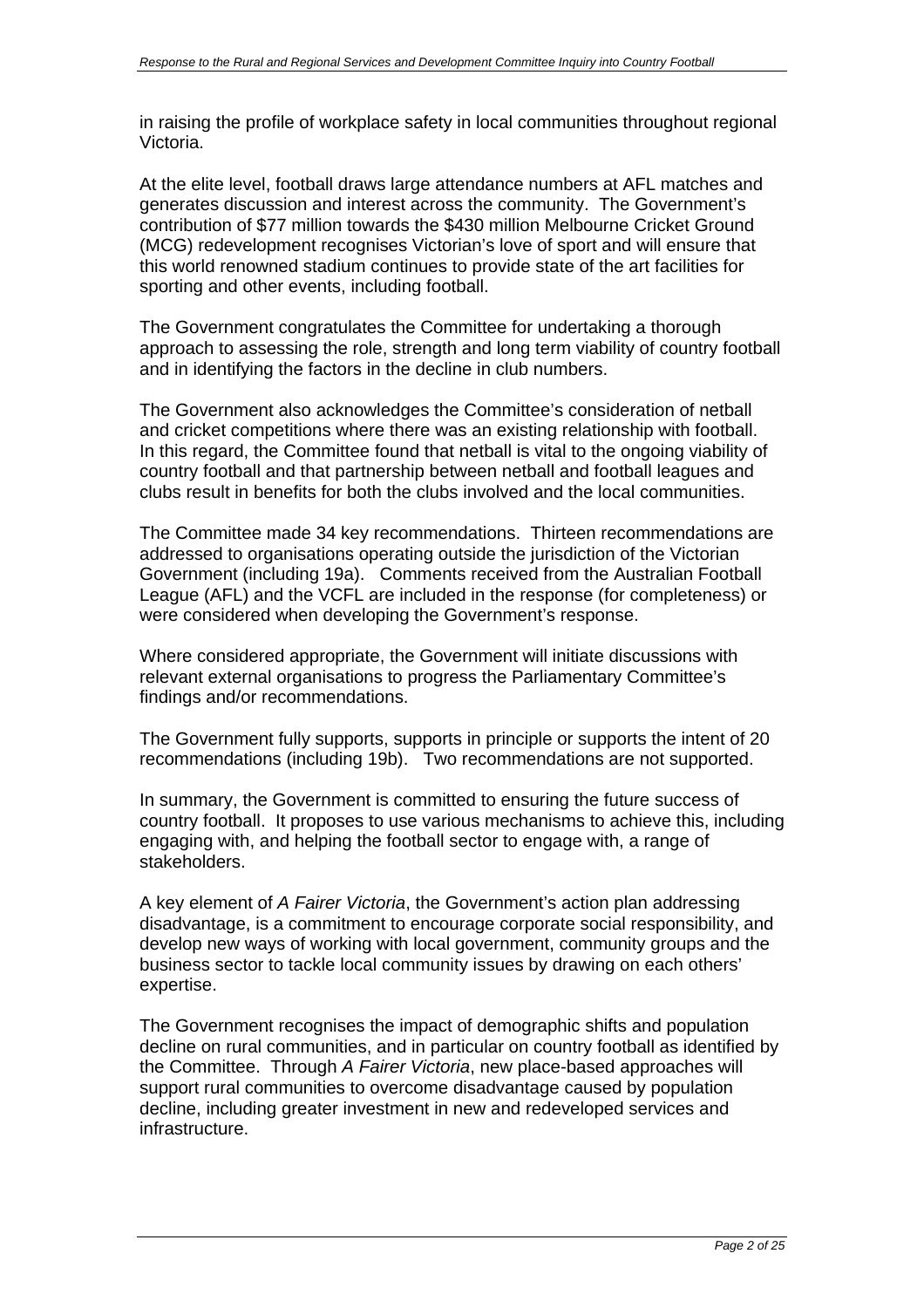The challenges facing football volunteers (including umpires and coaches) and the state of sports grounds and associated facilities will, in part, be addressed through the following initiatives developed or announced since the Inquiry commenced:

- \$21 million Volunteering and Community Enterprise Strategy. This strategy includes a range of programs which will provide financial and other support to community based organisations
- Review of the Sport and Recreation Community Facility Funding Program
- The Multicultural Sports Project being implemented in partnership with the AFL.

In light of the Committee's findings, the Government will inject an additional \$2.3 million towards:

- upgrading country football and netball facilities, and
- supporting the recruitment and retention of umpires, coaches and officials in country Victoria.

In conclusion, the Victorian Government is committed to:

- the development of a sustainable sport and recreation sector, including the football sector
- facilitating community building and strengthening efforts at the grassroots level, and
- contributing to the economic growth and development of rural and regional Victoria.

The Government thanks the Committee for its timely and comprehensive review and report and looks forward to working with peak sport organisations and local government agencies with a view to progressing the Committee's findings. The Government considers these organisations best placed to facilitate the flow of information, resources and other benefits to the club level.

The Government's response to each recommendation is attached.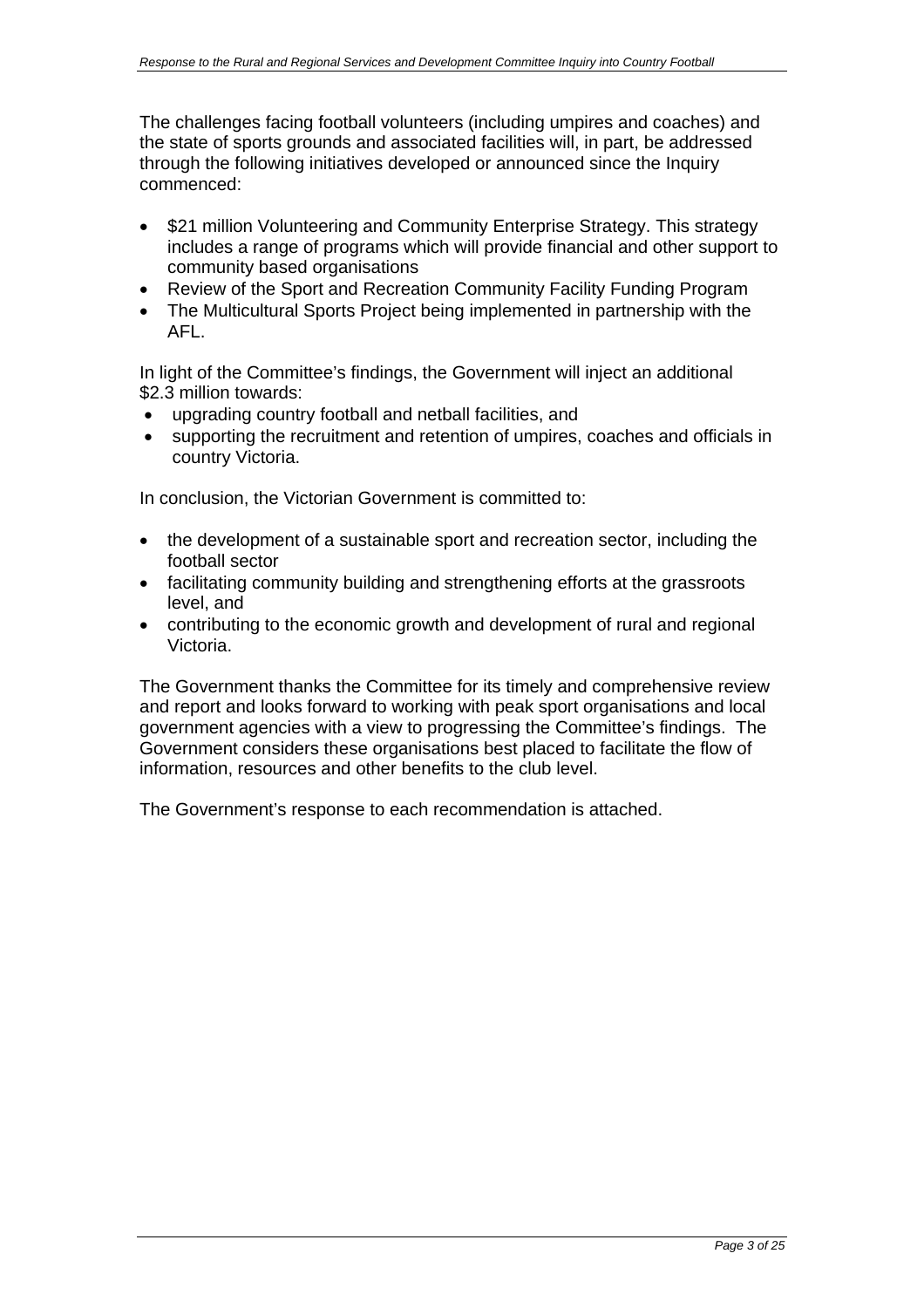**That the State Government write a brief letter to all Victorian sporting clubs, explaining in simple terms the protection afforded volunteers under the Wrongs Act 1958 (Vic).** 

## **Response**

#### SUPPORT

The Victorian Government supports the promotion of the volunteer protection provisions in the *Wrongs Act 1958* to sporting clubs. The volunteer protection provisions only apply to community organisations that are incorporated associations or bodies corporate, local government bodies or public agencies (Section 34 *Wrongs Act 1958).* 

The Department of Justice currently has a webpage addressing volunteer protection under the *Wrongs Act 1958* which can be accessed at www.justice.vic.gov.au.

In addition, the Minister for Sport and Recreation is currently writing to state sports associations and regional sports organisations regarding insurance related issues, including the volunteer protection provisions. Associations will be asked to include the information provided in newsletters and similar communications to clubs.

The Government will examine a range of methods to determine how best to communicate the information to clubs.

## **Recommendation 2**

**That the State Government undertake consultation with Volunteering Victoria or other appropriate bodies on any legislative proposal that is likely to have an effect on volunteer recruitment and retention.** 

#### **Response**

#### SUPPORT

The Victorian Government supports consultation with relevant bodies on legislative proposals which may have significant impacts on the volunteering sector.

The creation of the Community Strengthening and Volunteering Division within the Department for Victorian Communities will provide an avenue for increased and ongoing consultation and liaison with volunteer organisations.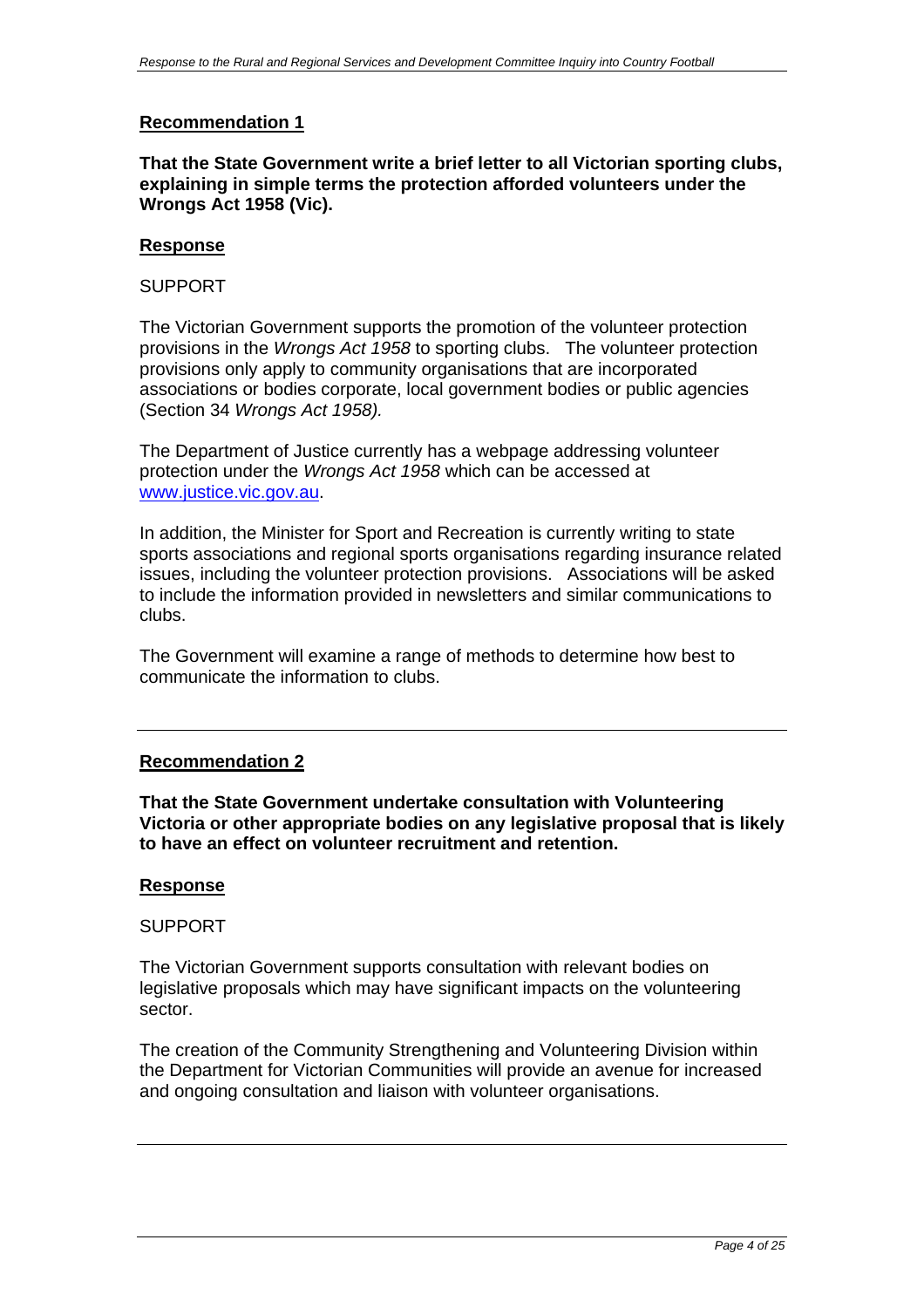**That when undertaking an assessment of proposed regulations through the Regulatory Impact Statement process, specific consideration should be given to the impact of those regulations on volunteers and voluntary organisations, and in particular, whether proposed regulations will have a detrimental effect on volunteer participation, recruitment, and retention**.

# **Response**

## SUPPORT

The Victorian Government supports all significant impacts of regulation being assessed, including effects on volunteer participation, recruitment and retention. A fundamental requirement of the Regulatory Impact Statement process is that no significant impact of a regulatory proposal is overlooked.

The Government advocates that agencies preparing statutory rules draw on information and comment from the widest possible sources to ensure that all relevant costs and benefits of regulation are identified, particularly indirect costs and benefits which may not be readily apparent.

To help ensure that all effects are identified, agencies are asked to consider the impact of a proposed statutory rule on individuals who are directly affected, on particular industries or sectors, and on the economy and the community at large.

## **Recommendation 4**

**That in addition to its current recognition of service awards, the Australian Football League (AFL) examine practical means to support and recognise grassroots football volunteers, such as complimentary match day passes, opportunities for country football volunteers to observe AFL and AFL club officials at work, or the integration of a broader range of training programs into AFL club forums and regional visits.** 

## **Response**

This recommendation is addressed to the Australian Football League (AFL).

In response, the AFL has indicated that consideration of this recommendation could be broadened to include offering discounted club memberships to community football volunteers.

In addition, the AFL's Training Program has been extended to now include coaches, umpires trainers and officials. The AFL's Club Management Program, which was recently distributed to 3000 community clubs across Australia, will be delivered by AFL Club Officials at events such as Community Camps.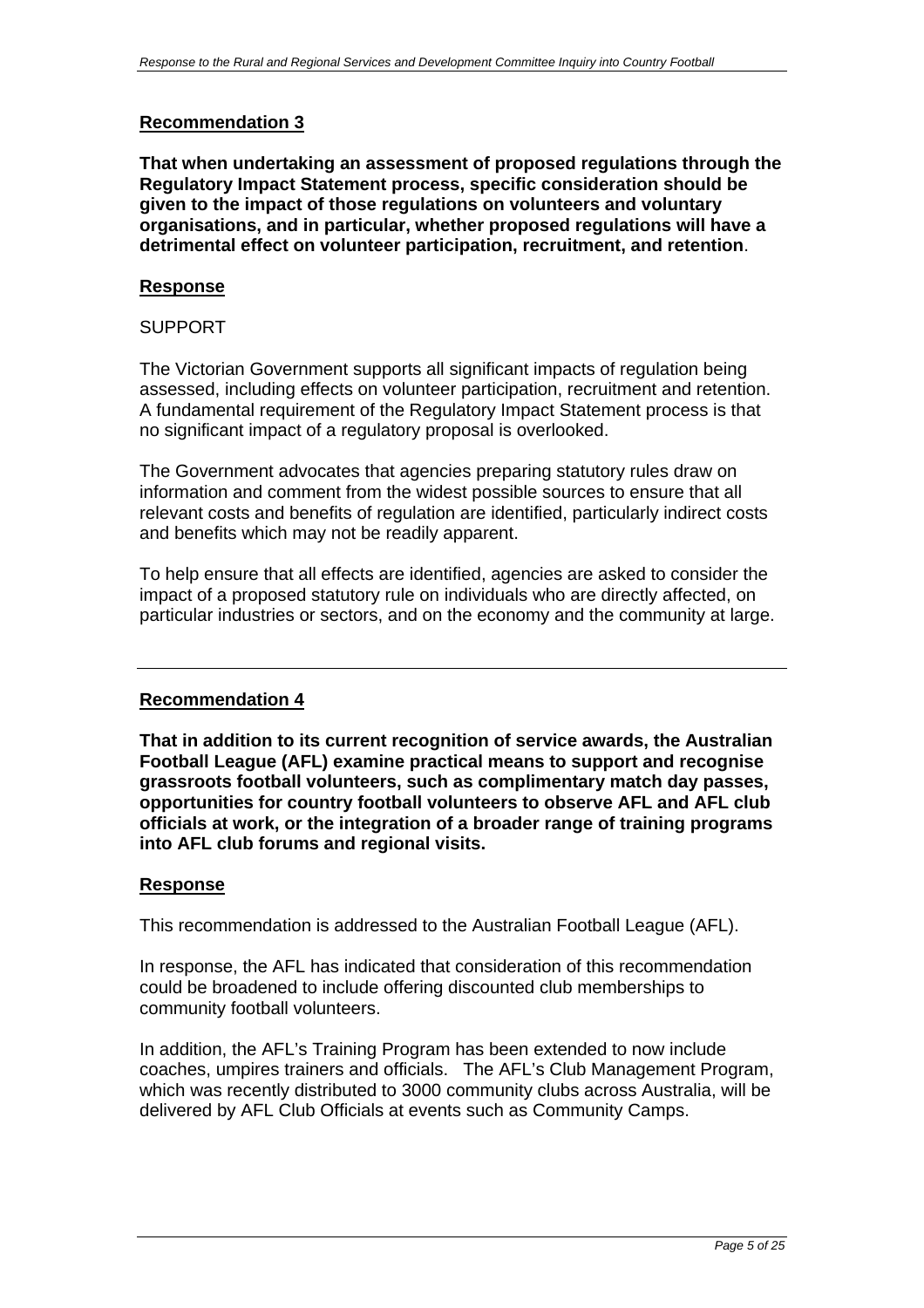The Victorian Government currently recognises and supports the volunteer sector through the annual *Sport and Recreation Industry Awards* and the *Volunteering and Community Enterprise Strategy.* Details of these programs are provided in responses to related recommendations specifically addressed to the Government.

## **Recommendation 5**

**That the State Government develop and fund a multifaceted media campaign, to encourage, recognise and promote the recruitment and involvement of volunteers in clubs and associations of all sports, and that this campaign be linked to the program outlined in Recommendation 14.** 

#### **Response**

SUPPORT IN PRINCIPLE

The Victorian Government acknowledges and values the contribution volunteers make to building confident and resilient communities through a number of programs.

The Government recognises volunteer achievements in sport and recreation through the annual *Sport and Recreation Industry Awards*, managed by the Department for Victorian Communities (DVC).

DVC also implements the recently announced \$21 million *Volunteering and Community Enterprise Strategy.* The Strategy is designed to encourage, support and extend opportunities for people to volunteer across a range of activities in their communities, including sport specific activities. This will be achieved by investing in infrastructure, coordination and brokering services.

Further, the *Go For Your Life* media campaign which is a component of the Victorian Government's \$22 million *Healthy and Active Victoria* strategy supports, promotes and encourages the recruitment and involvement of volunteers across community organisations and activities, including those specific to the sport sector.

#### **Recommendation 6**

**That the State Government provide funding for research to capture historical information about leagues, clubs and competitions (including competitions and premierships, best and fairest, leading goal kickers, life members, captain, coaches etc.) and that this information be offered as a free, public online resource.** 

#### **Response**

SUPPORT IN PRINCIPLE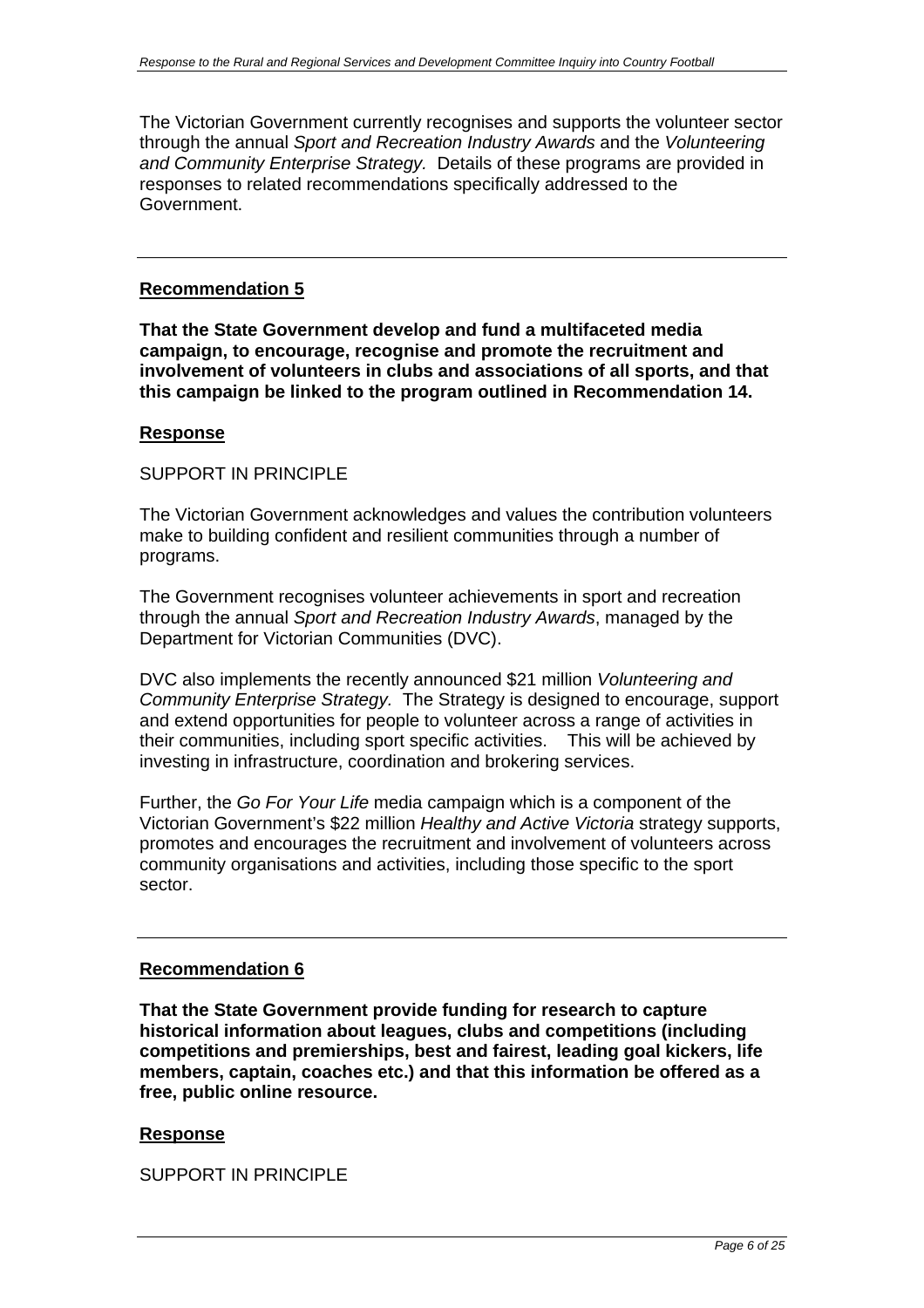Individuals and groups seeking to document the history of football and football organisations frequently approach the Government for financial support.

Over the past 4 years, the Victorian Government has provided financial support to community organisations for the capture of historical information through the Local History Grants Program administered by the Public Record Office Victoria.

There is a clear need within Victorian communities to document the history of people and place. Many organisations are interested in local history, including local historical societies, museums, schools as well as country football clubs.

The Government is currently examining ways to assist local organisations to capture historical information, including developing linkages with the "Revitalising Victoria's Community Museums" project and the Cultural Broadband Network which is currently being developed.

# **Recommendation 7**

**That the Australian Football League (AFL) employ current and retired AFL umpires to travel around rural and regional Victoria to provide advice, support and skills development to people currently umpiring country football.** 

## **Response**

This recommendation is addressed to the Australian Football League (AFL). In response, the AFL has indicated that:

*"Football Victoria currently spends more than \$800,000 per annum on umpiring and employs one full time Umpiring Manager and one full time Development Officer who deliver a range of development programs including the basic umpiring course, training for club umpires, the AFL Umpire Mentor Program and umpire accreditation amongst others. All programs support the development of country umpires.* 

*The AFL also provides AFL umpires to country umpiring groups "free of charge" to conduct promotions, clinics and presentations. In addition the AFL heavily subsidise or provide at no cost a range of umpiring development resources including uniforms, curriculums and promotional items."* 

The Victorian Government currently provides support to peak sports organisations (including Sport Education Victoria and Regional Sports Assemblies) to provide training and skills development opportunities for coaches and umpires.

However, in light of the Committee's findings, the Government will commit an additional \$215,000 towards the development of a program focussing on recruiting, educating and supporting umpires, coaches and officials in country Victoria. This program will also be linked to Recommendation 8.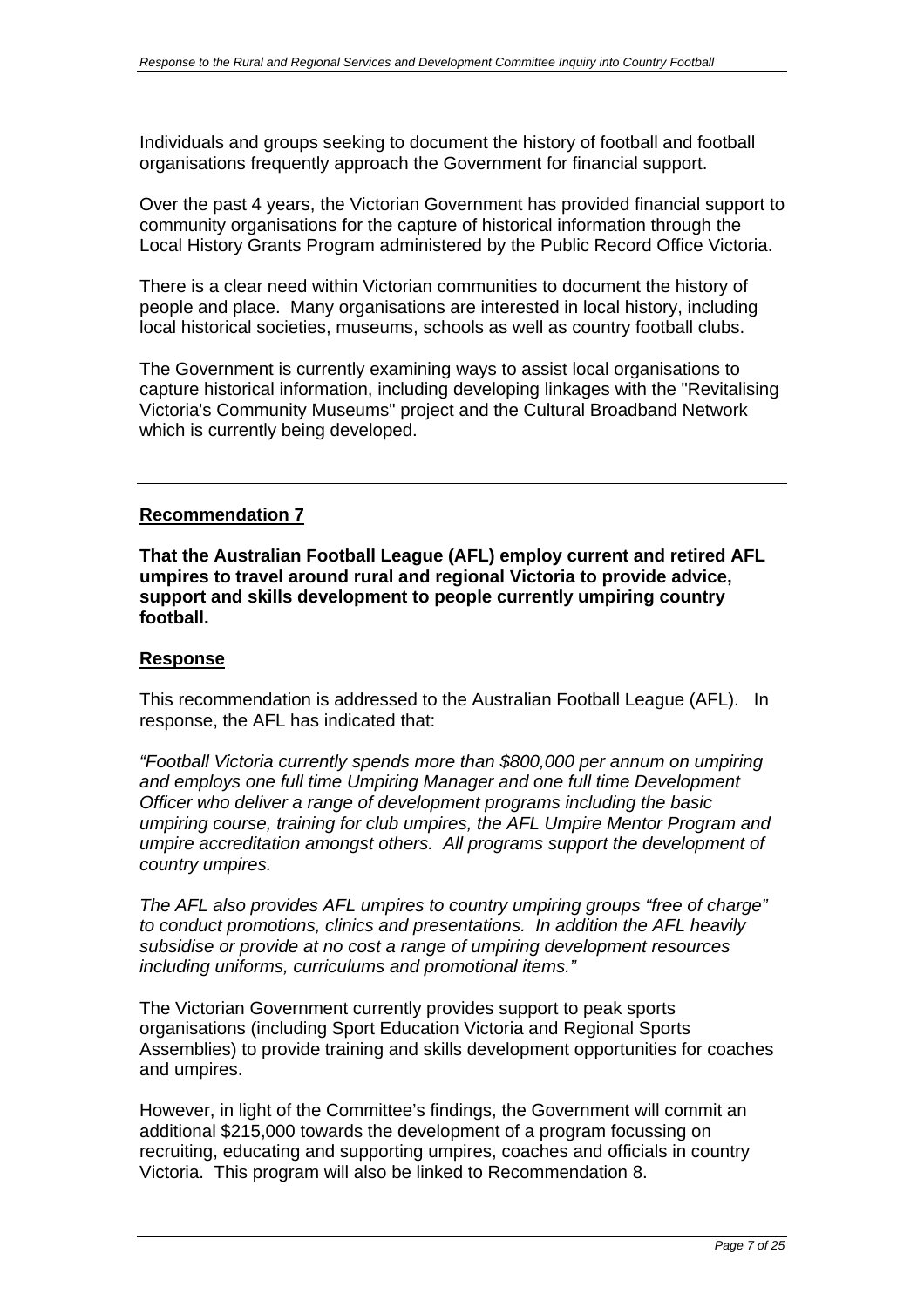**That the Australian Football League and Victorian Country Football League continue to develop programs to foster respect for, and retention of, football umpires.** 

#### **Response**

This recommendation is addressed to the Australian Football League (AFL) and the Victorian Country Football League (VCFL). In response, the AFL has indicated that:

*"In 2004 the AFL launched its National Umpire Mentoring Program and trained over 40 mentors and 150 umpires in country Victoria. These umpires wear a green shirt which signifies their stage of early development and has been very successful in controlling and moderating the behaviour of coaches, players and supporters towards developing umpires. Much work still needs to be done and the AFL is in the process of refining its 2005 communication strategy which will build on the "Respect the Game. Respect the Umpire" which was used in 2004."* 

The Victorian Government, through the Department for Victorian Communities, (DVC) recently funded research into spectator behaviour in sport, focusing particularly on junior and local sport. This project also includes consideration of issues relating to umpires and officials.

In addition, DVC recently produced and distributed copies of *Keeping Sport Fun and Safe* which details codes of behaviour for user-friendly junior sports clubs.

In light of the Committee's findings, the Government's new commitment of \$215,000 in response to Recommendation 7 will include a component focussing on increasing respect for, and retention of, football umpires.

#### **Recommendation 9**

**That umpires, like country and suburban players, be considered 'contestants' for the purpose of the WorkCover scheme, and that adequate insurance be obtained by umpires' associations to provide appropriate cover for football umpires.** 

#### **Response**

NOT SUPPORTED

The Victorian Government does not support this recommendation.

The definition of "worker" for WorkCover purposes includes persons who work under a contract of service i.e. an employer/employee relationship. The term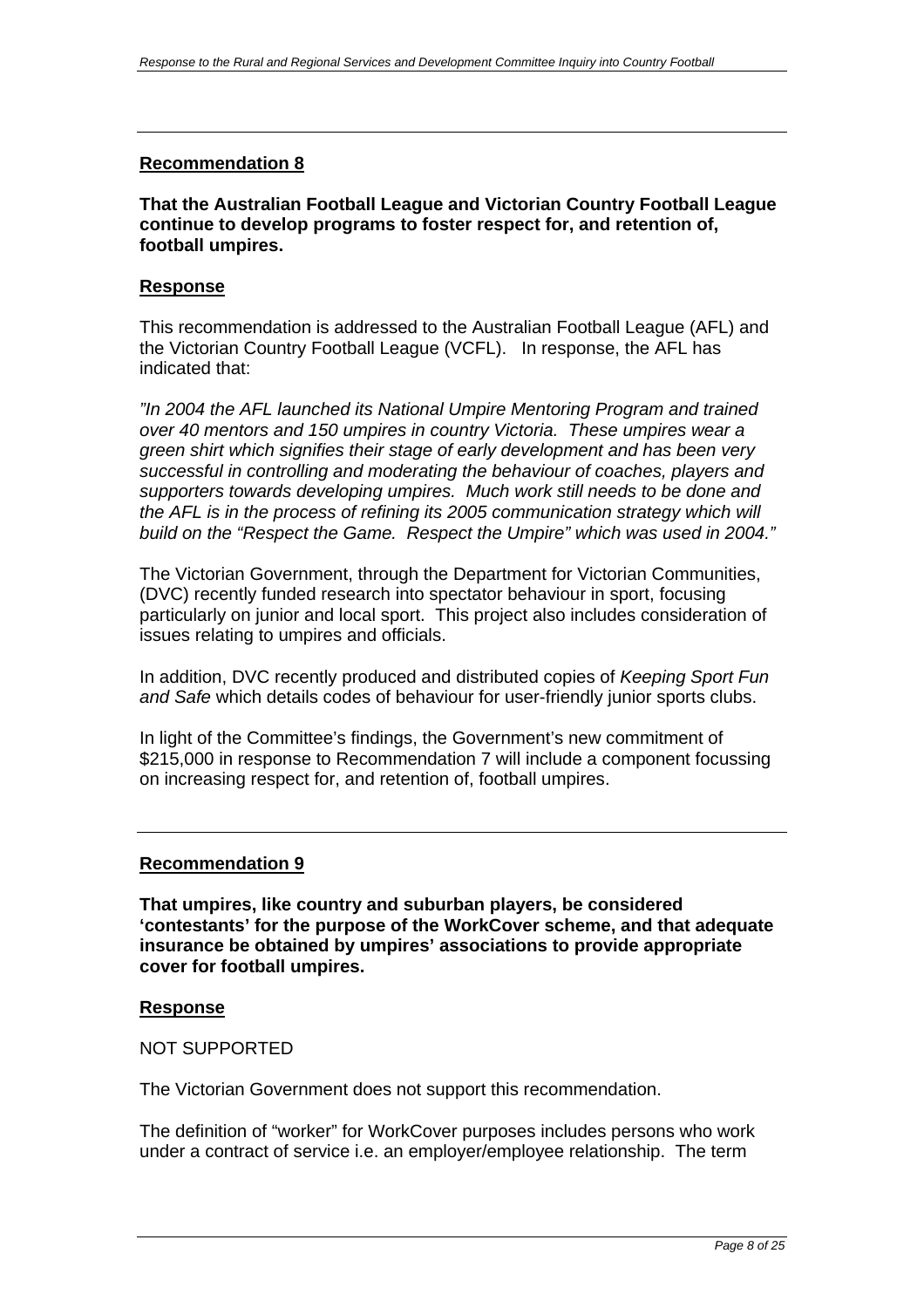"employee" is not defined in the WorkCover legislation and it is therefore necessary to have regard to common law.

The Victorian WorkCover Authority (VWA) interpretation of the common law is that umpires are employees and if injured in the course of performing umpiring duties, they are legally entitled to compensation under the WorkCover legislation. Accordingly, premiums are payable in respect of that coverage.

As a general principle, the VWA scheme does not exclude common law employees from coverage and to do so for football umpires may cause unintended consequences, such as other employers seeking to have their common law employees excluded from coverage by WorkCover.

This interpretation is consistent with the views of the State Revenue Office, which regards umpires/referees as employees for payroll tax purposes.

## **Recommendation 10**

**That further activity, such as coach mentoring programs, be undertaken to support coaches in rural and regional football clubs to improve coaching competencies.** 

#### **Response**

SUPPORT IN PRINCIPLE

The Department for Victorian Communities (DVC) and the Australian Sports Commission currently fund Sport Education Victoria to provide advice and support to Victorian State Sporting Associations and Victorian based National Sport Organisations through the provision of services, including coach training and mentoring programs and resources.

Sport Education Victoria is also funded by DVC to deliver the *Women In Sport Education Project*, which aims to deliver coaching and officiating training to women, particularly in regional areas, in conjunction with a number of sporting bodies, including Football Victoria.

The Australian Football League has indicated that more than \$800,000 is allocated annually towards Coach Education in Victoria. Other initiatives such as the AFL Community Camps and the AFL Coaching Ambassadors David Parkin and Stan Alves add further value to coach mentoring programs.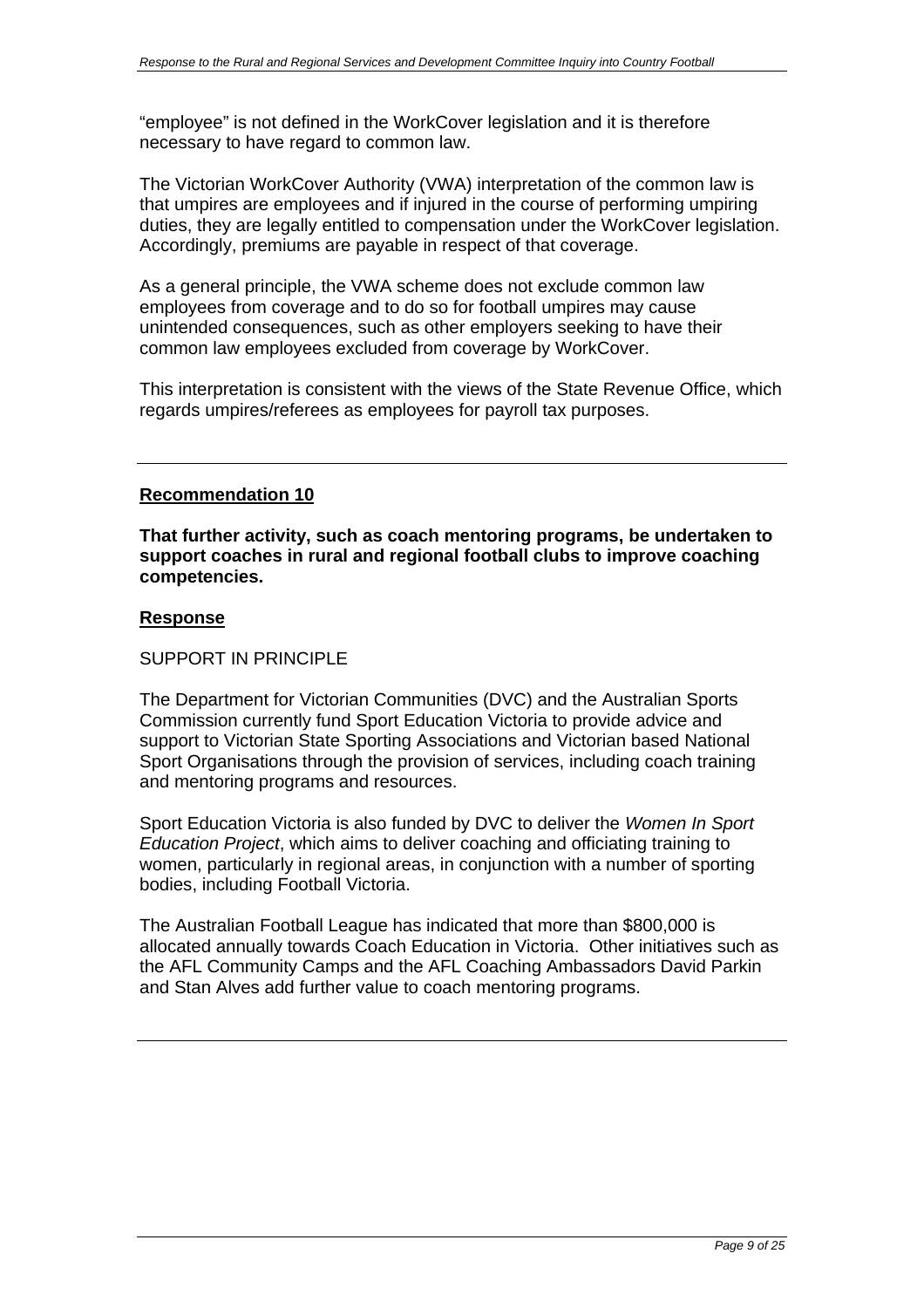**That greater funding and support be provided by the Australian Football League, Football Victoria and the Victorian Country Football League for coaching development programs at junior and Auskick levels of football, so that these programs can be provided at no cost to participants.** 

# **Response**

This recommendation is addressed to the Australian Football League (AFL), Football Victoria (FV) and the Victorian Country Football League (VCFL).

In response, the AFL has indicated that coaching courses are heavily subsidised.

In late 2004, the Victorian Government announced a \$600,000 partnership with the AFL. There are four elements to this partnership, one of which includes offering parents, volunteers and community leaders from diverse communities increased access to training and development opportunities that lead to involvement in local sporting clubs, including coaching and officiating.

The Government will commence discussions with the AFL with a view to identifying further avenues of reducing costs associated with undertaking coaching development programs.

# **Recommendation 12**

**That the Australian Football League (AFL) develop a system to ensure that AFL clubs establish ongoing relationships with specific districts, leagues and/or clubs in country Victoria, and provide AFL club-based mentoring and support to coaches, trainers and medical staff associated with those country football districts, leagues and/or clubs.** 

## **Response**

This recommendation is addressed to the Australian Football League (AFL).

In response, the AFL has stated that Community Camps and a revised, comprehensive player appearance program are considered to be working effectively. Currently each AFL player spends one full day in country Victoria. In 2004 this practice enabled 27,000 children in 43 towns to be involved.

This practice of spreading attention across the state is preferred to allocating clubs or players to a specific region by the AFL.

In addition the AFL's network of training courses is readily available for all club officials.

The Government acknowledges the AFL's efforts to date with regard to establishing links between AFL clubs and players and country football clubs.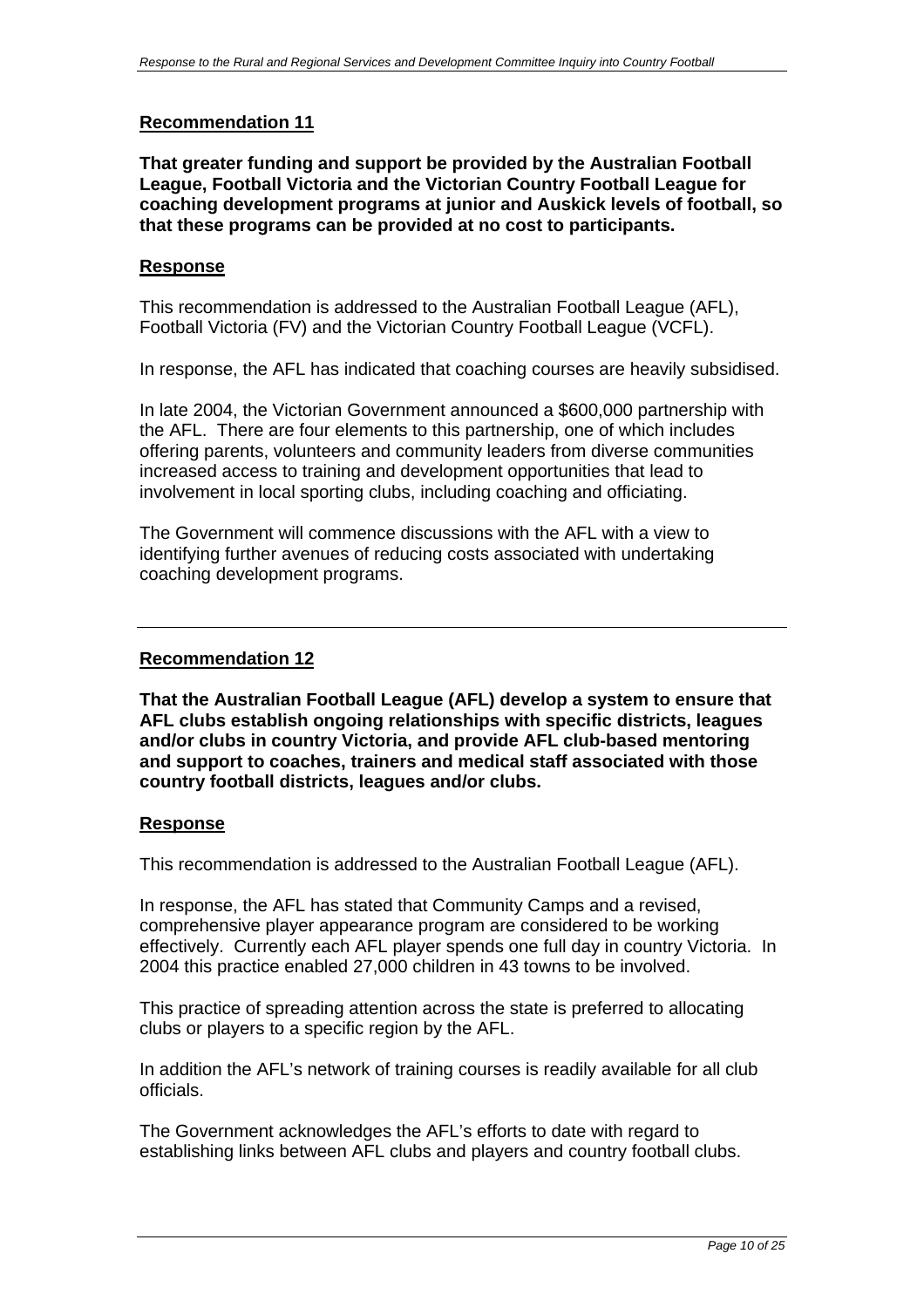Discussions will be commenced with the AFL with a view to identifying how this could be further enhanced.

#### **Recommendation 13**

**That the Australian Football League 'Club Start-up Kit', or a version of that document, be adapted to provide assistance to existing and emerging clubs, and that it be:** 

- **(i) expanded to include consideration of issues relating to the payment of players; and**
- **(ii) that sections of that document describing financial activities and reporting requirements for football clubs provide more detailed descriptions and templates of how to manage complex financial transactions and regulatory requirements; and**
- **(iii) that this resource be offered on-line, in electronic form, and in hard-copy.**

#### **Response**

#### SUPPORT IN PRINCIPLE

The Victorian Government (Department for Victorian Communities) recently commissioned a sports club "start-up kit" which will be produced in English and five other languages catering specifically for culturally and linguistically diverse clubs.

In 2002, the Government produced the *User Friendly Sport* publication aimed at assisting clubs to develop a friendly club culture, and associated policies and practices.

With regard to player payment and financial reporting information, the Australian Football League (AFL) advised that the Victorian Country Football League (VCFL) has recently removed its statewide salary cap after VCFL member clubs spent an estimated \$20 million on player payments this year.

The AFL has also indicated that the diverse levels of club operations across the state render it very difficult to provide effective templates and that clubs operating at the "high business" level have the capacity to, and do, secure professional specialist advice.

The Government will commence discussions with the AFL and the VCFL to identify any further means of supporting football clubs in this matter.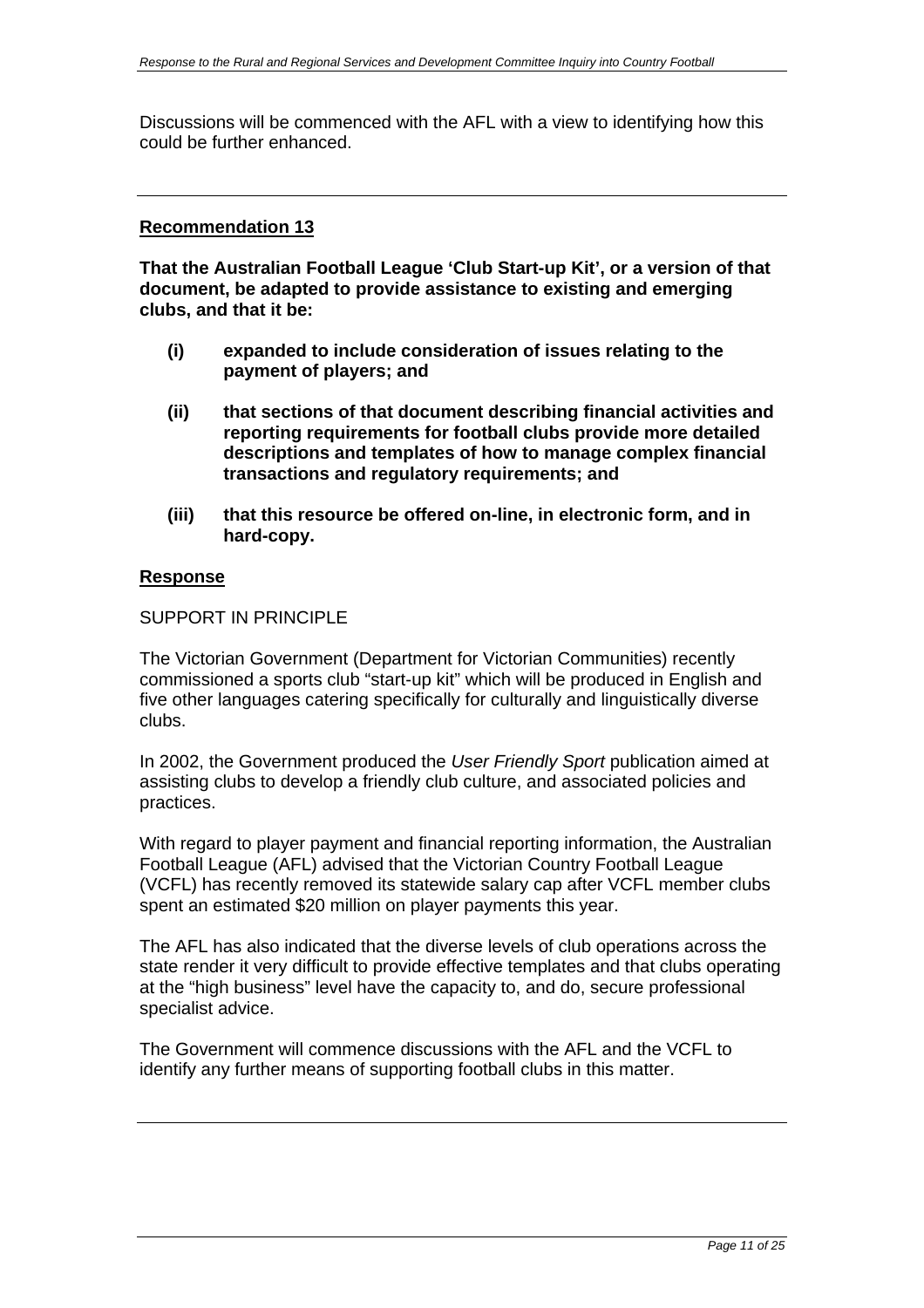**That in the order of \$2 million per annum over five years be made available by the State Government to develop and provide a comprehensive, integrated program to assist volunteers in community sport in the following areas:** 

- **(i) sports administration;**
- **(ii) understanding and managing volunteer liability insurance issues;**
- **(iii) alcohol and food handling competencies;**
- **(iv) awareness of current grants and resources available to sports organisations;**
- **(v) general sports administration and organisation skills acquisition;**

**and that programs should be run in rural and regional centres across Victoria to ensure reasonable access for all people.** 

## **Response**

INTENT SUPPORTED IN PRINCIPLE

The Government supports in principle the intent of this recommendation.

The Department for Victorian Communities (DVC) was established to deliver government services through an integrated approach to planning, funding and service delivery at the local level.

DVC currently assists community sport organisations through a number of funding programs and information/training opportunities, including:

- Financial support through the *Regional Sports Assembly Program* and the *Country Action Grants Scheme;*
- Resources such as *A Guide to Grants and Funding Programs for Victorian Sporting and Recreation Service Organisations; User Friendly Clubs;* and
- Training opportunities and programs such as *Risk Management Workshops*  and *Bouncing Racism Out of Sport.*

In 2004, the Victorian Government launched the \$21 million *Volunteering and Community Enterprise Strategy* which will support volunteering and community enterprise in Victoria. DVC is leading the implementation of the volunteering components of this strategy which include the following six elements:

- Development of vibrant and accessible Volunteer Resource Networks
- Financial assistance through the Volunteer Small Grants program
- Training and Skills Development for Managers and Volunteers
- Supporting Leadership in Volunteering
- Volunteering in Culturally and Linguistically Diverse Communities
- Commonwealth Games Volunteering Legacy.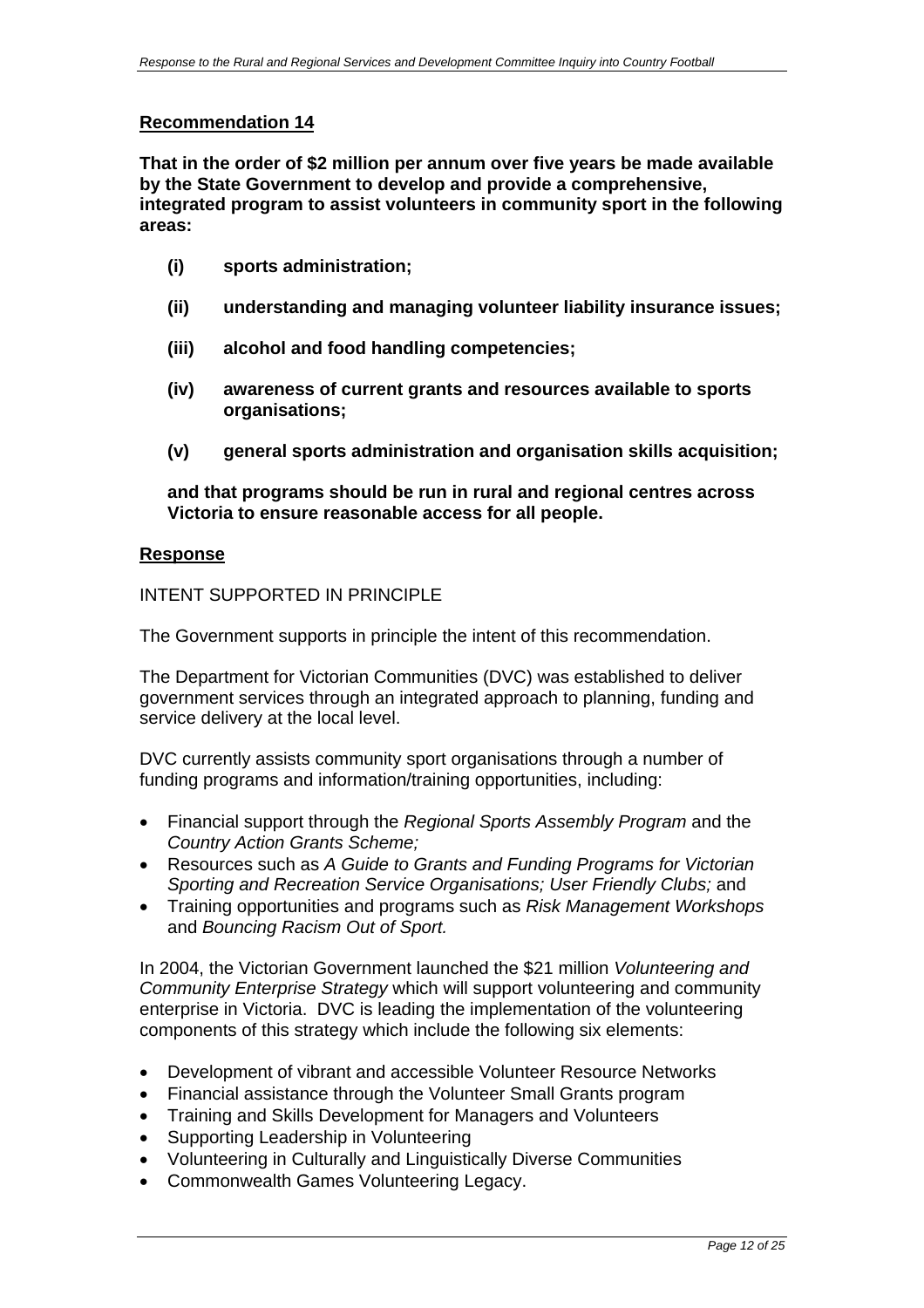This integrated strategy will support volunteering and volunteer-involving organisations across all sectors, including the sport sector.

DVC is also represented on the Good Sports Advisory Group convened by the Australian Drug Foundation to provide advice and comment on the implementation of the *Good Sports Accreditation Program.* The Program aims to address issues associated with alcohol management in amateur sporting clubs. The majority of program funding is allocated to providing an accreditation and recognition framework for clubs which implements appropriate alcohol policies and provides training to club and staff members (including volunteers) of sporting clubs in the responsible serving of alcohol.

Food Safety and Water Regulation is a responsibility of Department of Human Services (DHS). Training for food handlers is provided by registered training organisations including the TAFE sector.

DVC's integrated service delivery approach, together with its links with DHS, has led to the development of an integrated program targeting volunteers in the manner recommended by the Parliamentary Committee.

# **Recommendation 15**

**That the Municipal Association of Victoria work with local councils and the Victorian Country Football League to develop a system to reduce the number of ground reports required before a game from two to one.** 

## **Response**

This recommendation is addressed to the Municipal Association of Victoria (MAV).

The Department for Victorian Communities (Sport and Recreation Victoria) and the MAV are two key players in a Working Party looking at conditions of council tenancy agreements for sports facilities. The Working Party's original terms of reference focus on insurance and indemnity clauses but the issue of sport organisations' risk management practices is now also being considered.

The Government has allocated \$400,000 over four years to help sporting clubs and organisations address insurance and risk management issues. These funds will be used to evaluate current risk management practices in sport and, subject to the findings of the evaluation, to develop and pilot new sport-specific activity standards.

Furthermore, new comprehensive insurance programs developed by Football Victoria, Cricket Victoria and Netball Victoria are more likely to focus the sports, councils and their respective insurers on identifying the optimum number and type of insurance reports required for those sports.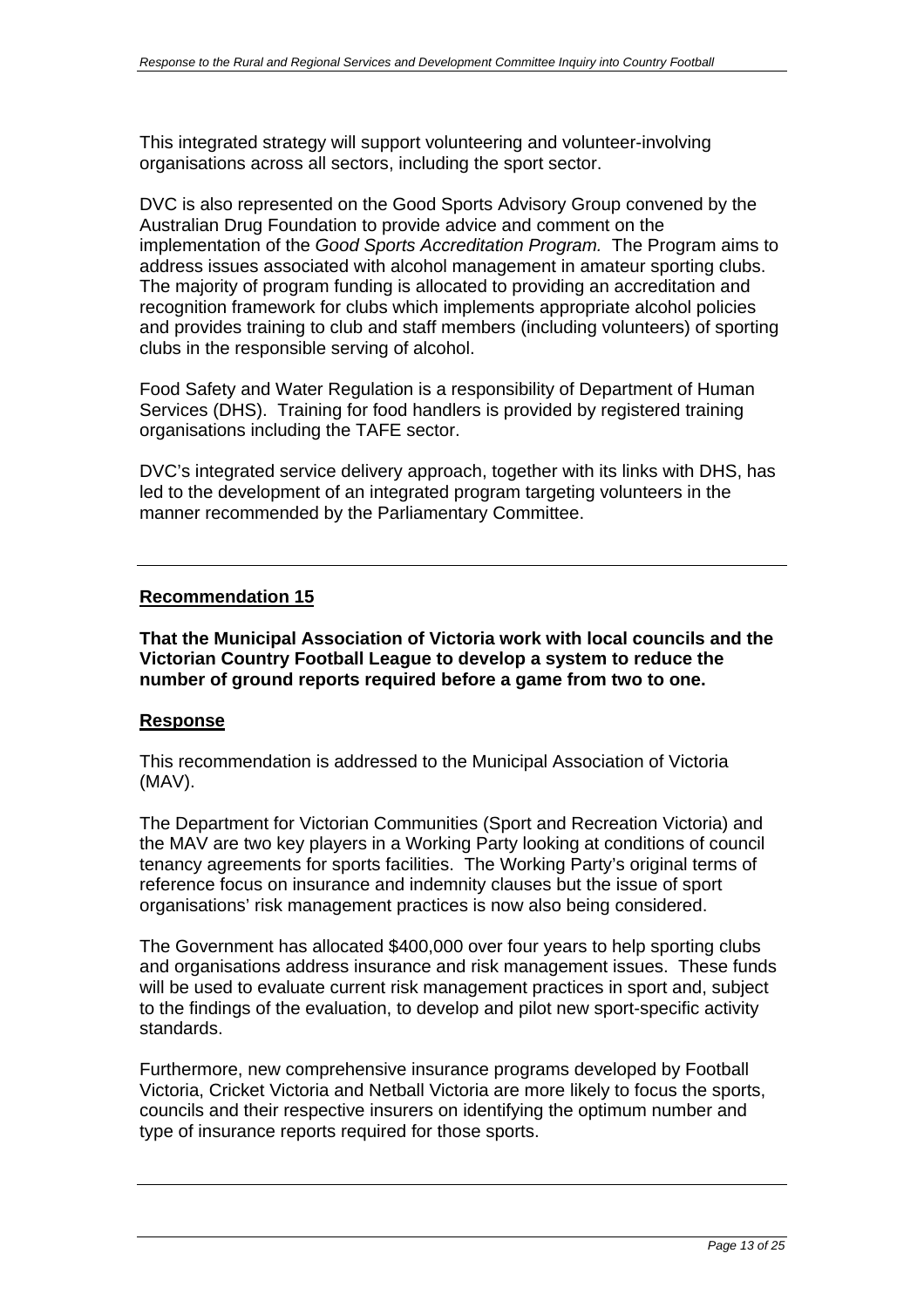**That the State Government make representations to the federal Treasurer, the Australian Taxation Office and other appropriate authorities to have participants in local football competitions, namely umpires and players, who receive less than the tax free threshold per annum (currently \$6000) declared as engaging in a hobby and therefore not subject to taxation, superannuation contributions and other associated requirements for these payments.** 

## **Response**

#### NOT SUPPORTED

It is noted that individual clubs and associations are able to apply directly to the Australian Taxation Office for such a ruling and that an association has been successful.

It is considered that the most appropriate mechanism is for individual organisations to apply directly to the Australian Taxation Office.

## **Recommendation 17**

**That Sport and Recreation Victoria undertake a review of the current application process for Minor Facilities grants with a view to simplifying the process and reducing the administrative burden on local sporting clubs.** 

#### **Response**

## SUPPORT

The Victorian Government supports a review of the application process for the Minor Facilities Grants, which is a component of the Community Facility Funding Program (CFFP) managed by the Department for Victorian Communities.

In 2004, the CFFP guidelines were reviewed and simplified in line with the Department for Victorian Communities Grants Management System. This System has been developed to improve and streamline grant making processes, improve accountability and transparency, and enhance reporting and analysis of all grant activities and investments across the Department.

Measures identified in the 2004 CFFP review included simplifying the guidelines, producing an electronic version and developing the ability to accept online applications from Councils.

A further review of the CFFP will be undertaken in 2005 with the view to identifying any other means of simplifying the process and reducing the burden on grant applicants.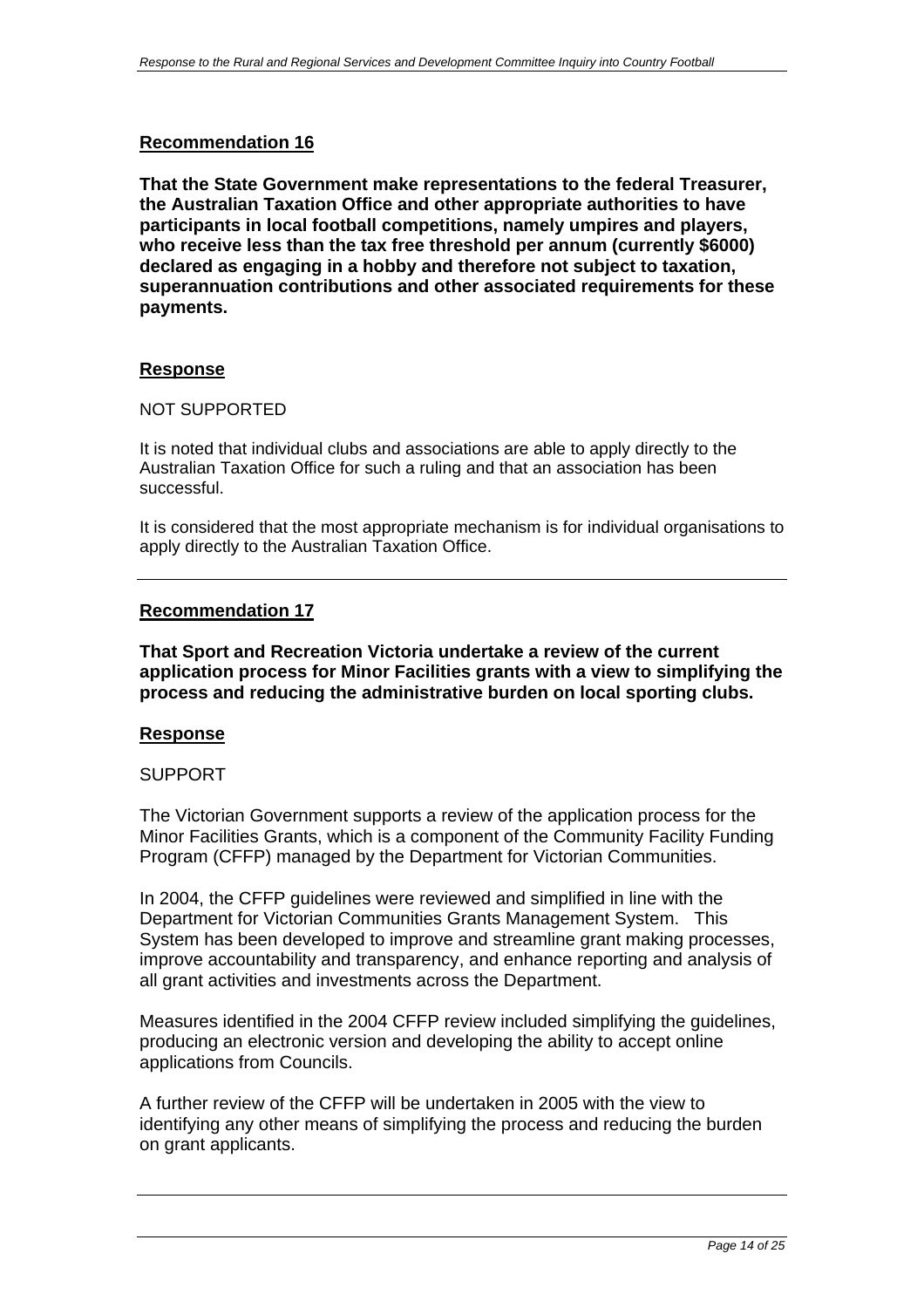**That local government give consideration to introducing a two-stage application process for Minor Facilities grants, whereby short listed applicants are given assistance to prepare detailed funding submissions where required.** 

# **Response**

This recommendation is addressed to local government.

The Victorian Government encourages local government to adopt a two-stage application process when making applications under the Community Facility Funding Program (CFFP). The Government understands that some local government authorities currently adopt a two stage process.

The Government will further consider this recommendation during the 2005 review of the CFFP with a view to identifying its role in facilitating this process.

## **Recommendation 19a**

**That when corresponding with applicants for Minor Facilities grants who have not been selected for consideration by Sport and Recreation Victoria, local government identify why the application was not successful and how the funding submission could be improved in the future.** 

## **Response**

This recommendation is addressed to local government.

The Victorian Government considers local government best placed to provide feedback to unsuccessful grant applicants and acknowledges that this may have resource implications for councils. The Government provides assistance in this regard when requested.

The Government will further consider this recommendation during the 2005 review of the Community Facility Funding Program with a view to identifying any further assistance that may be provided to Victorian local government authorities in this regard.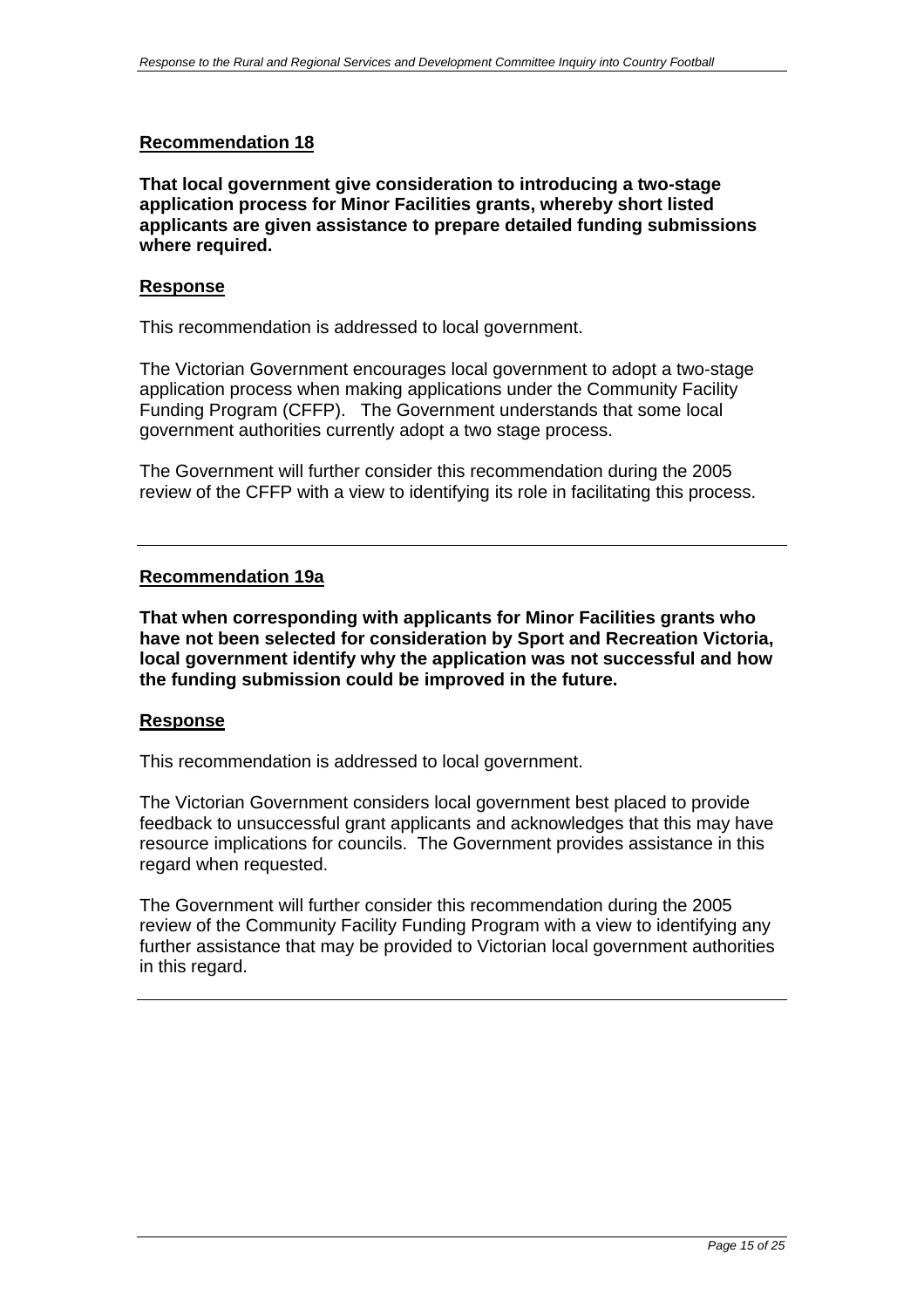# **Recommendation 19b**

**That when corresponding with local councils that have unsuccessfully applied for Minor Facilities grants, Sport and Recreation Victoria identify why the application was not successful and how the funding submission could be improved in the future.** 

# **Response**

## SUPPORT

In the 2005/2006 Community Facility Funding Program round, Sport and Recreation Victoria, within the Department for Victorian Communities, wrote to the councils who had unsuccessful applications. The correspondence identified the reason why the application was unsuccessful and encouraged council to contact an officer within the Department for Victorian Communities to discuss how the application could be improved in the future.

The Government will further consider this recommendation during the 2005 review of the Community Facility Funding Program with a view to identifying any further assistance that may be provided to unsuccessful applicants.

# **Recommendation 20**

**That in continuing recognition of the reduced fundraising capacity in rural and regional areas, the current funding ratio for Minor Facilities grants, whereby the State Government contributes \$2 for every \$1 locally raised for projects in rural shires and \$1.50 for every \$1 locally raised for projects in regional cities, be retained. Response**

## SUPPORT

The Victorian Government recognises the importance of providing minor capital works grants, particularly to rural communities where sport is a strong focus of community life. The current funding ratio was introduced in recognition of the difficulties faced by rural and regional communities and growth suburbs on the fringes of Melbourne and to provide an additional boost to developments in these areas. There are no plans to change the funding ratios.

The Government will further consider this recommendation during the 2005 review of the Community Facility Funding Program with a view to identifying any other means of increasing the effectiveness of these ratios.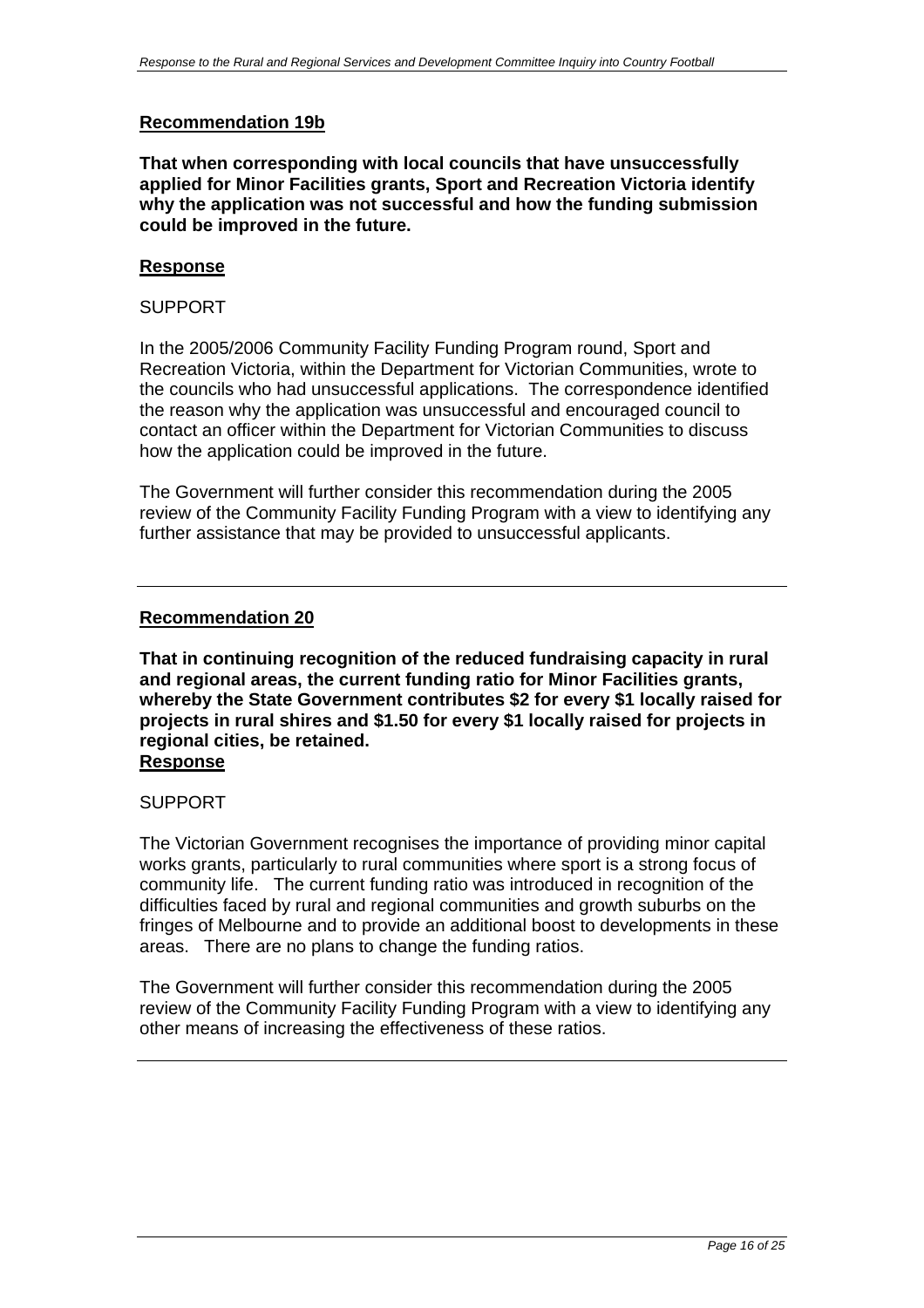**That the State Government review the structure and maximum number of grants available through the Minor Facilities funding program to reduce inequities between smaller and larger shires and to ensure that grants are meeting local needs.** 

# **Response**

#### SUPPORT

The Victorian Government is committed to supporting the development of facilities throughout rural and regional Victoria in a manner which reduces inequities between smaller and larger shires. The current application assessment process for all components of the Community Facility Funding Program (including the Minor Facilities component) requires applicants to demonstrate that the proposed facility or project addresses the participation and access needs of the local community.

It is envisaged that the 2005 review of the Community Facility Funding Program, will include an examination of the current structure with a view to identifying means of further reducing inequities and simplifying the process.

The review will be conducted in consultation with Local Government Victoria.

## **Recommendation 22**

**That the State Government establish a new multi-million dollar grants scheme for the upgrade of football and netball facilities in rural and regional Victoria, to be allocated over four years. Grants should be made available to rural shires on the basis of \$2 for every \$1 raised locally and to regional cities on the basis of \$1.50 for every \$1 raised locally, and the State Government should negotiate with the AFL for a matched funding contribution.** 

#### **Response**

#### **SUPPORT**

The Victorian Government will inject \$2 million towards the upgrade of football and netball facilities in country Victoria. It is intended that funding will be allocated to address priority areas identified by the Committee in Recommendation 23.

In determining the best way to address the future facility needs of country football and netball, the Government has:

• commissioned a \$90,000 Study into Turf Sports Ground Conditions and User Safety Guidelines. This study will investigate the relationship between sports ground conditions and their influence on injury.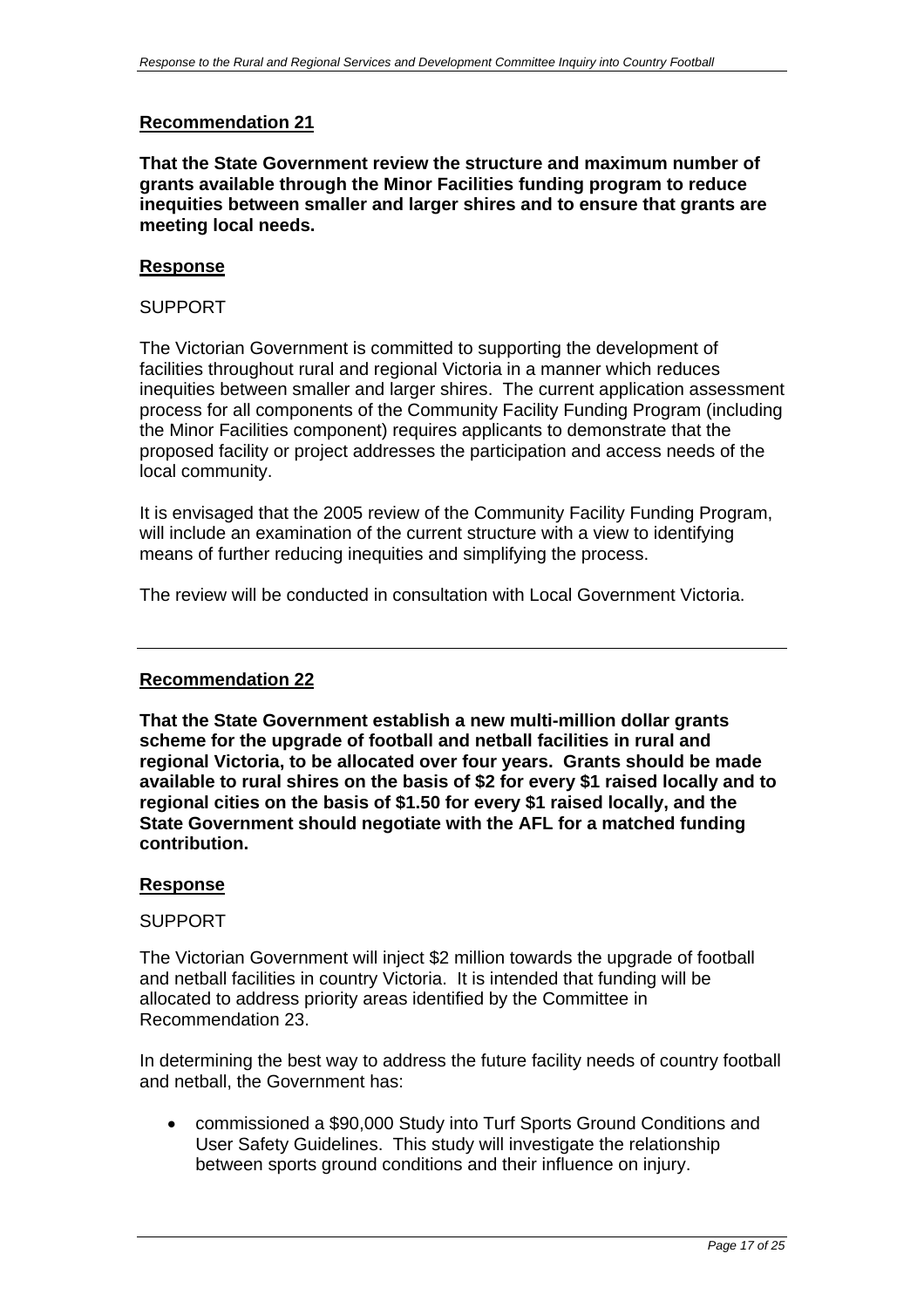• commenced a review of the Community Facilities Funding Program (CFFP). This review will, among other things, identify the types of sport and recreation facilities that should be prioritized in any future CFFP funding rounds.

The CFFP currently supports and provides opportunities for local councils to plan and develop solutions to the sport and recreation needs of their local communities, including the upgrade of football and netball facilities.

During the financial years 2000/1-2003/4, over \$10 million was provided through the CFFP towards the development of community football facilities by local government. Of this funding, over \$7 million (73%) was provided to country based football facility projects. A further \$13.5 million has been committed towards the redevelopment of Kardinia Park in Geelong.

In addition, the Government's \$1 million Country Football Grounds Assistance Program allocated funding to 89 ground rehabilitation and water related projects across country Victoria.

The Government will commence discussions with relevant football organisations (including the AFL) with regard to their involvement and/or contribution to any future investment in country football and netball facilities.

# **Recommendation 23**

**That in considering applications for grants for upgrading football and netball facilities, the State Government give priority to applications that seek to address particular areas of need, including:** 

- **(i) appropriate netball facilities;**
- **(ii) appropriate facilities for umpires;**
- **(iii) shared community, club and social facilities;**
- **(iv) multi-use facilities;**
- **(v) lighting; and**
- **(vi) health and safety improvements.**

## **Response**

#### **SUPPORT**

It is intended that the Victorian Government's injection of \$2 million will give priority to those areas identified by the Committee.

In the first instance, the funding will focus on priority areas (i) to  $(v)$ . The \$90,000 Study into Turf Sports Ground Conditions and User Safety Guidelines will inform best practice in making health and safety improvements.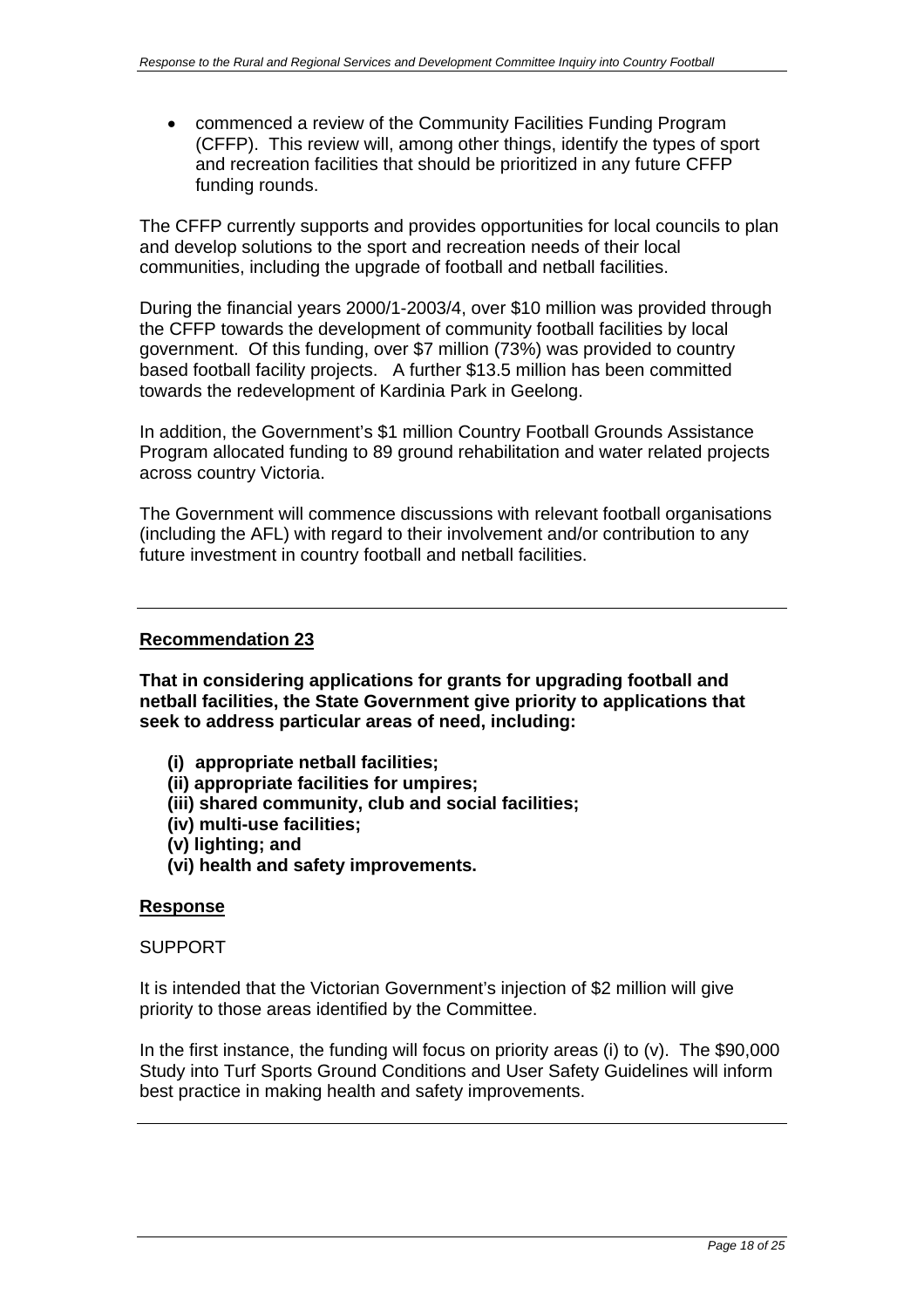**That local sporting clubs and local government be encouraged to apply for funding through the** *Planning Projects Funding Program* **to develop strategic facilities plans and give consideration to sharing or co-locating sporting facilities and resources where appropriate.** 

# **Response**

#### SUPPORT

The Victorian Government currently encourages a planned approach to sport and recreation development through the Planning component of the Community Facility Funding Program (CFFP).

CFFP provides financial assistance towards recreation planning and facility feasibility planning.

Supporting local councils to encourage growth in the sport and recreation sector through an integrated planning process remains a priority for the CFFP.

The key objectives of the Planning component are to encourage local councils to undertake planning that is linked to other planning processes and utilises partnerships and/or strategies for community strengthening. Subregional and regional planning and development, and thorough feasibility analysis and business planning for all major facility developments are also encouraged.

The CFFP allows for each local council to submit an annual application to its planning category. Councils often apply to undertake broad municipal recreation plans which then form the basis for many lower level plans such as facility master plans.

The 2005 CFFP review will investigate how a more strategic approach to facility planning could be achieved.

## **Recommendation 25**

**That the State Government provide financial incentives to local councils and water authorities in rural and regional Victoria to develop and implement initiatives using recycled and grey water for sporting grounds, in consultation with sporting groups.** 

## **Response**

SUPPORT IN PRINCIPLE

The Victorian Government currently supports local councils in the use of recycled and grey water for sporting grounds.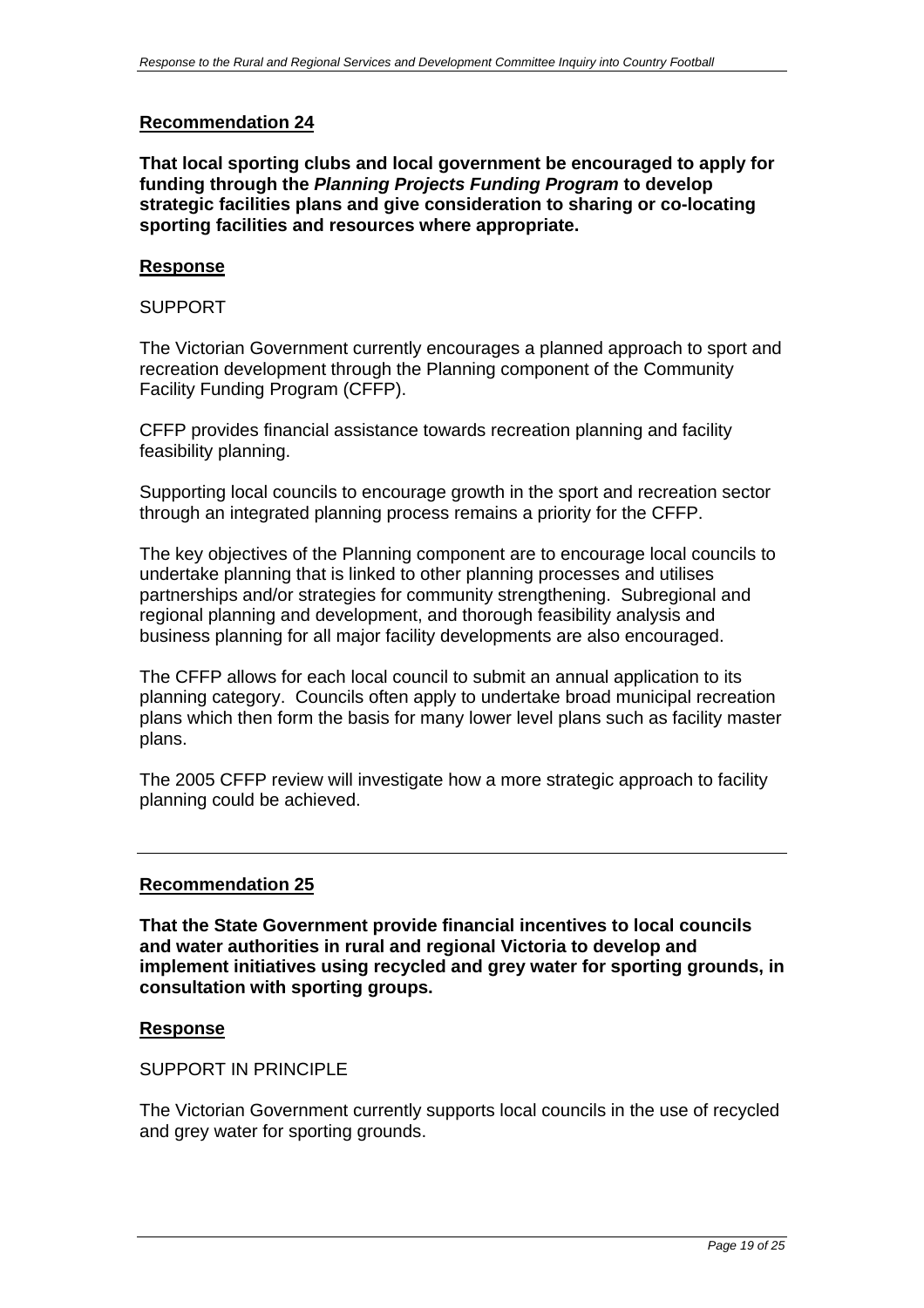In 2004, the Victorian Government's Country Football Grounds Assistance Program allocated \$1 million towards 89 ground rehabilitation and water conservation and recycling projects across country Victoria.

This program was implemented through a partnership arrangement between the Victorian Departments of Industry, Innovation and Regional Development, Sustainability and Environment, and Victorian Communities. The Victorian Country Football League and the Municipal Association of Victoria were extensively consulted and involved throughout its implementation.

The Government's *Our Water Our Future* is a comprehensive action plan which details initiatives for enabling smarter water use and management. The plan includes initiatives such as the *Stormwater and Urban Water Conservation Fund*, being implemented through the Department of Sustainability and Environment. The Fund supports local scale innovative water sensitive initiatives, stormwater conservation and water recycling initiatives. Local Government water conservation and recycling demonstration projects, including use of recycled water on sporting grounds and in parks will be considered through this Fund.

Further, Victorian urban water authorities are required to assess opportunities for use of alternative water supplies (recycled water, stormwater, rainwater and grey water) as part of developing their Water Supply-Demand Strategies.

It is possible that recycled water schemes could be established that service open space/recreational areas including football grounds, but this will be determined on a case by case basis and funded in line with pricing principles outlined in the *Our Water Our Future* action plan.

## **Recommendation 26**

# **That the Australian Football League increase its involvement in, and support for, school football competitions.**

## **Response**

This recommendation is addressed to the Australian Football League (AFL). In response, the AFL has indicated that it provides considerable human resource hours in supporting school football.

The Victorian Government (through the Department of Education and Training) currently has a three year partnership arrangement to conduct the Statewide Primary School Football Program for all Victorian Primary Schools.

This partnership includes the Collingwood Football Club, the Club's sponsor and the Victorian Primary Schools Sports Association. In addition to supporting and expanding existing school programs, this partnership allows country schools greater access to football opportunities.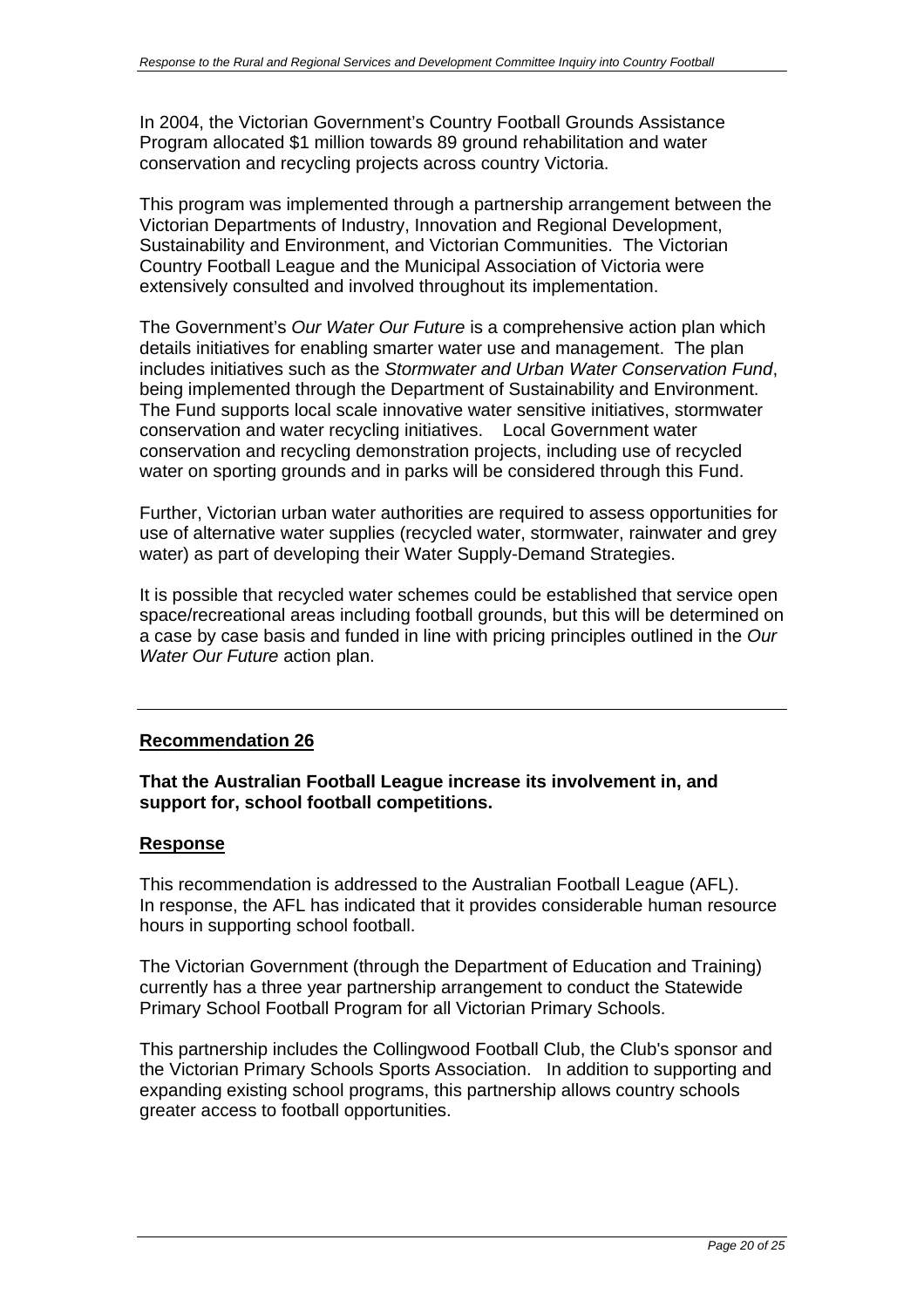The Government acknowledges the efforts of the AFL in supporting school football competitions and will commence discussions to determine any further opportunities in this regard.

## **Recommendation 27**

**That the Australian Football League ensure that Football Victoria Development and the Victorian Country Football League are adequately resourced to enable them to work in partnership with schools, country football clubs and community groups to encourage and promote football in schools, particularly in schools in rural and regional Victoria.** 

#### **Response**

This recommendation is addressed to the Australian Football League (AFL).

In response, the AFL has indicated that it currently undertakes significant work in this area. The AFL considers that demand is strong due to the game's popularity and that assistance from the Education Department would be welcomed.

In response to the review of Physical and Sport Education in 1993, the Victorian Government (through the Department of Education and Training) provided seed funding through the Exemplary Schools Program for a range of initiatives which encourage partnerships between schools and local sporting clubs. The ongoing success of these partnerships relies on the resourcing and commitment of local sporting clubs and associations.

The Exemplary Schools Program will continue throughout 2005 and will then be reviewed to inform its future direction.

In addition, the Australian Sports Commission's *Active After-school Communities Program* aims to develop closer links between sport and schools. The Departments of Education and Training and Victorian Communities are supporting implementation of this program in Victoria.

The Government would welcome any increased involvement in partnership programs relating to Australian Rules Football.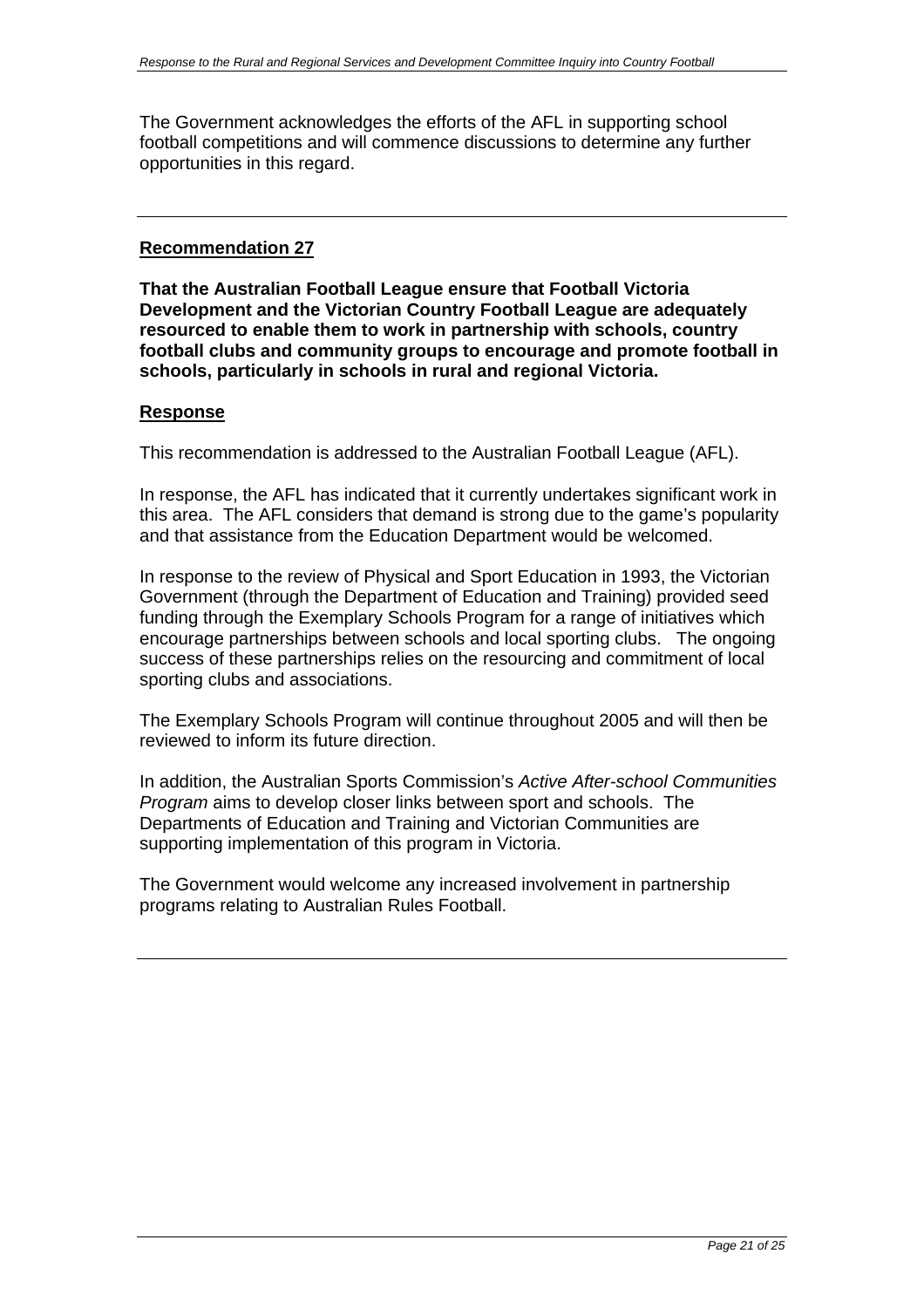**That physical education continues to be mandated as a compulsory part of the school curriculum, and that the physical education curriculum contains two components:** 

**(i) generalised movement; and** 

**(ii) modified games for skill acquisition.** 

#### **Response**

#### SUPPORT

The Victorian Government supports physical education being mandated as a compulsory part of the school curriculum.

Since 1993, all Government schools have had a mandatory time allocation for all Prep to Year 10 students in the area of physical and sport education. All students have access to a balanced and comprehensive physical and sport education program. The program aims to give students exposure to all aspects of the Fundamental Motor Skills Program.

The Victorian Essential Learning Standards (VELS) outlining Prep to Year 10 curriculum is designed around three core strands, each of which includes knowledge, skills and behaviours. Each of these core strands is essential; each has standards. The first of the three strands is Physical, Personal and Social Learning. Within this strand, Health and Physical Education is an essential domain. The VELS in the "movement and physical activity" dimension of the Health and Physical Education domain contains both components identified.

## **Recommendation 29**

**That the State Government develop a generalised sports program, based on Auskick, to be offered through Victorian primary schools.** 

#### **Response**

#### SUPPORT IN PRINCIPLE

Auskick is a very successful AFL initiative implemented by the Victorian Football Development Foundation. It offers school children an ideal pathway to community sport. Building links with the community through sport is a key element of the Department of Education and Training's philosophy in developing active healthy lifestyles for children.

There is a host of sports that offer modified skill based opportunities as an entry to their sport. The choice of sport that schools include in their programs and by which they develop community links is an individual decision based on teacher strengths and student interest, tradition and local community opportunities.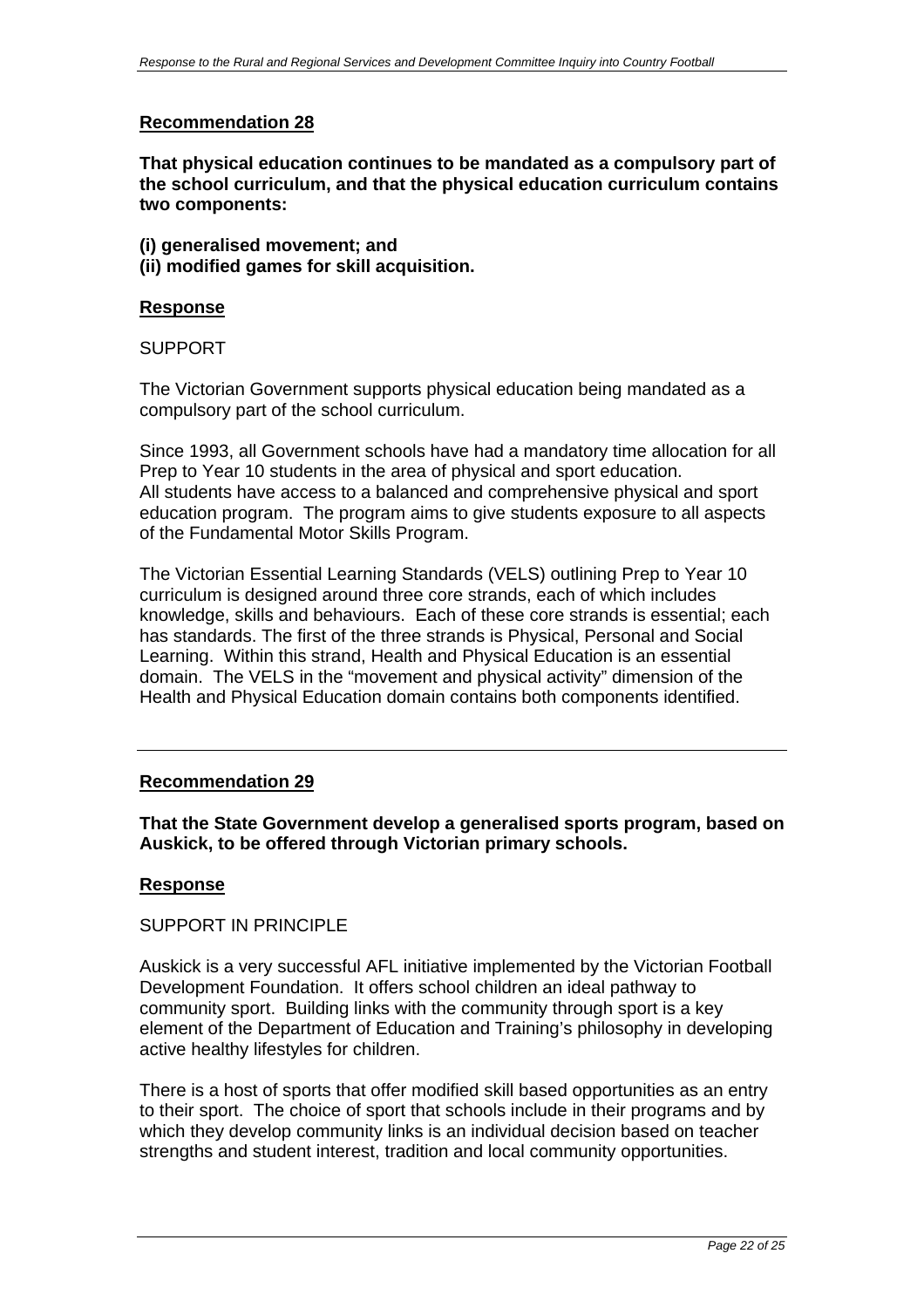The Victorian Government (Department for Victorian Communities) will commence discussions with sports associations and educators with the view to developing a generalised sports program which could be offered to primary schools.

#### **Recommendation 30**

**That the Department of Education and Training develop and implement a training program to encourage all teachers to obtain practical experience in physical education and selected sports, with the intention that:** 

- **(i) most teachers acquire general physical education and sports coaching skills; and**
- **(ii) these programs be made available through regional centres to ensure all teachers are able to undertake physical education training programs where necessary.**

#### **Response**

#### SUPPORT IN PRINCIPLE

The Department of Education and Training (DE&T) currently has an agreement with the Australian Council of Health, Physical Education and Recreation (ACHPER) for the training and retraining of teachers in physical and sport education through the Physical and Sports Education (PASE) Professional Development Program.

PASE is aimed at increasing the knowledge, skills and confidence of teachers in delivering quality physical activity and sport education programs. PASE has a strong practical focus. It includes a wide range of skill development and movement experiences. Fundamental motor skills, fitness education and basic movement are also integrated throughout the program components.

PASE is offered to all schools. It is a DE&T accredited professional development program supported by quality and current teacher resources. Traditionally all government teachers have participated for free. PASE Professional Development is available to teachers in regional Victoria on request. In 2005, it is expected that 1,200 teachers will participate in professional development courses. Specifically, three multi-sport coaching courses will target approximately 150 teachers.

The Program is developed by ACHPER and delivered by State Sporting Associations. There may be opportunities for the Victorian Country Football League to offer professional development sessions for teachers as a means of updating skills and enhancing knowledge in areas such as game sense, officiating and administration.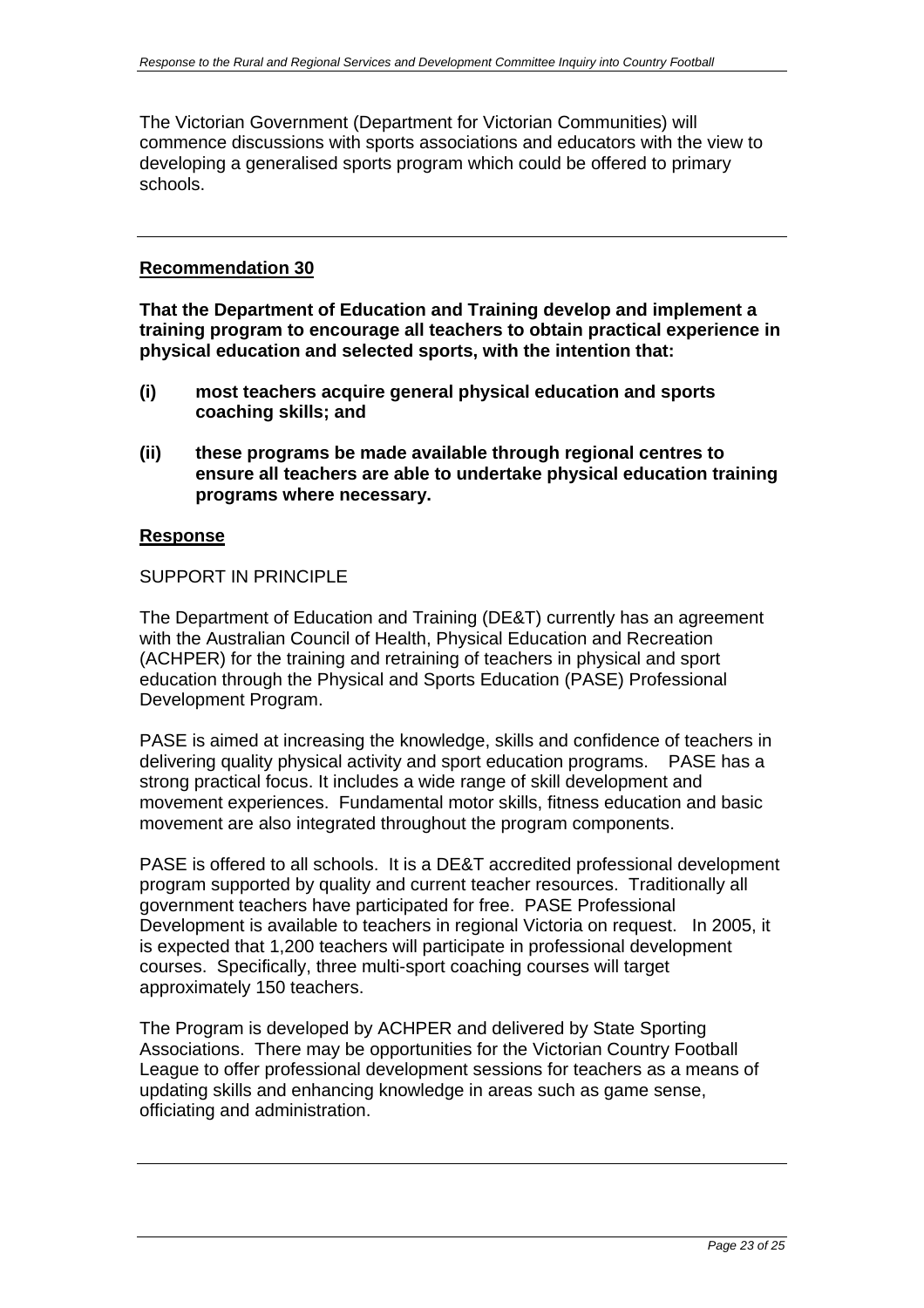**That the Department of Education and Training actively encourage all teachers, particularly those without a strong sporting background, to become involved in physical education and development programs for selected sports, including Australian rules football.** 

## **Response**

SUPPORT IN PRINCIPLE

The Physical and Sports Education (PASE) Professional Development currently supports Principals' efforts to engage all staff in learning new skills required for the implementation of a quality physical education program.

Details of the PASE program are provided in response to Recommendation 30 above.

## **Recommendation 32**

**That the Australian Football League give consideration to the special needs of country football when allocating funding, similar to the way that consideration is currently given to the special needs of developing states such as the Northern Territory, Queensland and New South Wales.** 

#### **Response**

This recommendation is addressed to the Australian Football League (AFL).

In response, the AFL has indicated that over 50% of AFL Development Grants is spent in country regions nationally.

The Government will commence discussions with the AFL to identify any further means of supporting country football clubs in Victoria.

#### **Recommendation 33**

**That the Australian Football League examine ways of strengthening links between AFL clubs and rural and regional areas, so that AFL clubs provide clubs and players from those areas with support, assistance and mentorship;** 

**and,** 

**that as an incentive for AFL clubs to provide such assistance, the Australian Football League consider introducing a mechanism to allow these AFL clubs preferential draft picks from their allocated rural and**